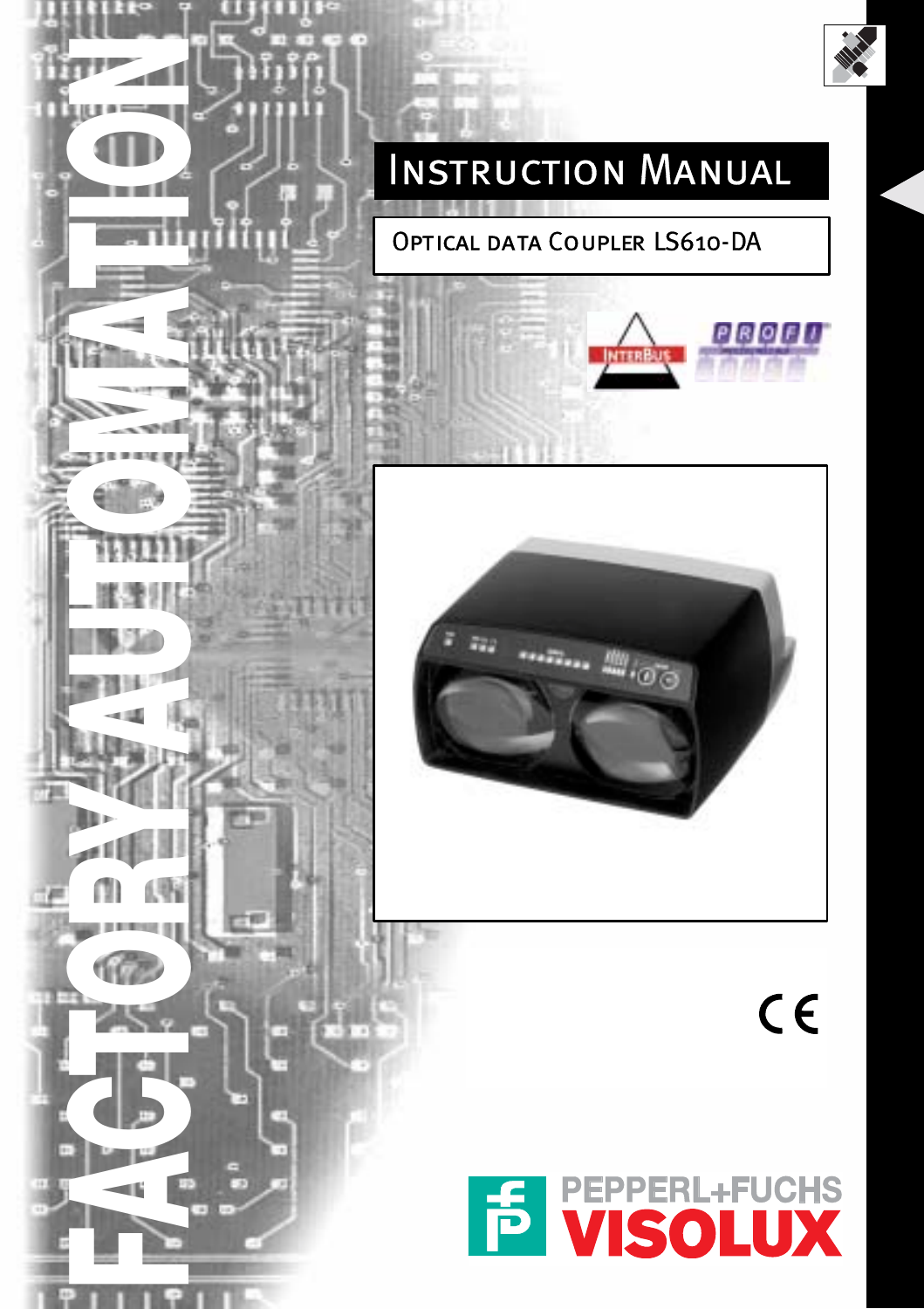With regard to the supply of products, the current issue of the following document is applicable: The General Terms of Delivery for Products and Services of the Electrical Industry, as published by the Central Association of the 'Elektrotechnik und Elektroindustrie (ZVEI) e.V.', including the supplementary clause "Extended reservation of title"

We at Visdux/Pepperl+Fuchs recognise a duty to make a contribution to the future. For this reason, this printed matter is produced on paper bleached without the use of chlorine.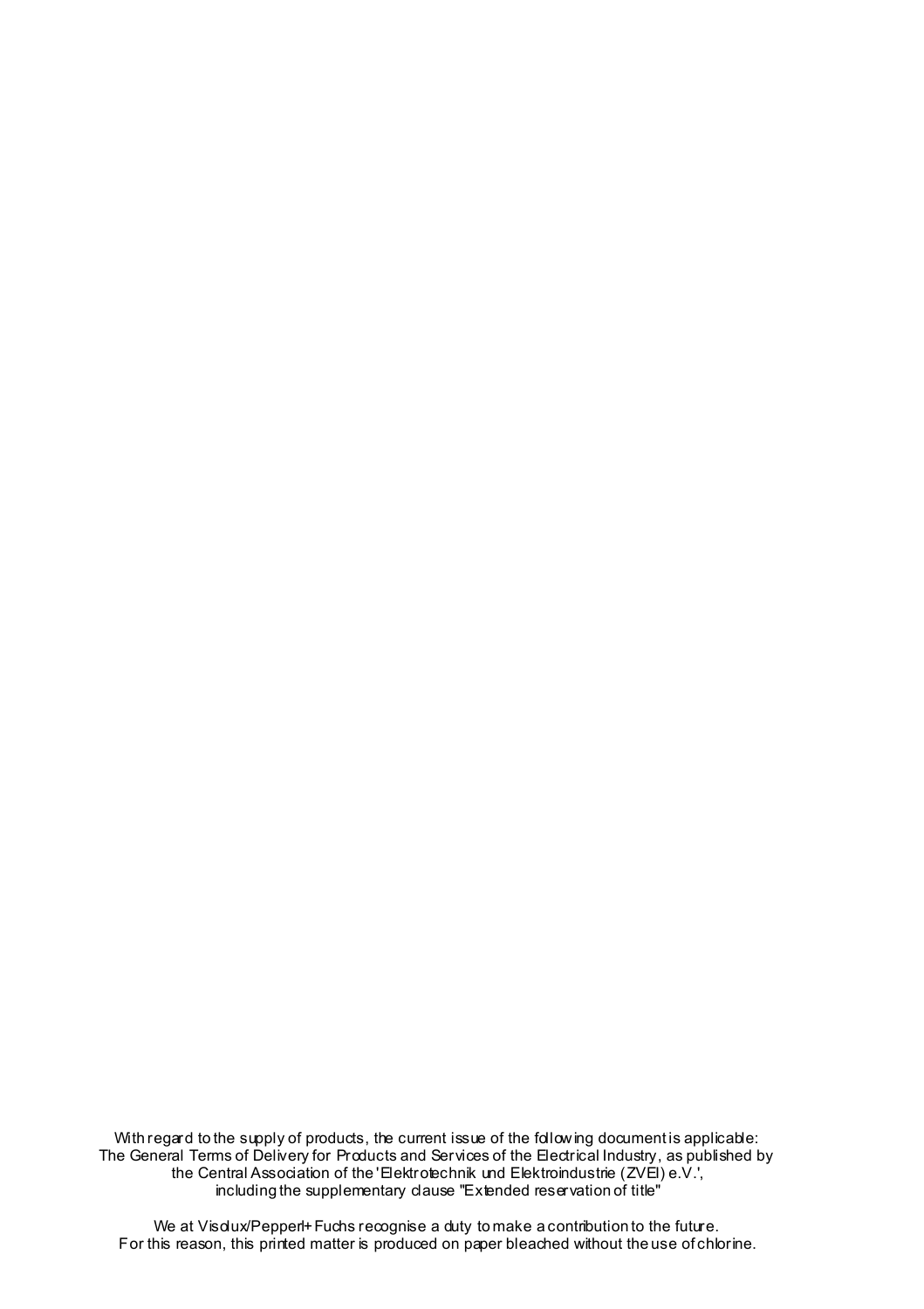## **Optical data coupler LS610-DA Table of contents and general information**

| 1<br>1.1<br>1.2<br>1.3<br>1.4<br>1.5<br>1.6        |                                                          |
|----------------------------------------------------|----------------------------------------------------------|
| $\mathbf{2}$                                       |                                                          |
| 3                                                  |                                                          |
| 4<br>4.1<br>4.2                                    |                                                          |
| 5                                                  |                                                          |
| 6<br>6.1<br>6.2<br>6.3<br>6.4<br>6.5<br>6.6<br>6.7 | Parallel arrangement of EDM distance measuring device 11 |
| 7                                                  |                                                          |
| 8<br>8.1<br>8.2<br>8.3                             |                                                          |
| 9<br>9.1<br>9.2                                    |                                                          |
| 10                                                 |                                                          |
| 11                                                 |                                                          |
| 12                                                 |                                                          |
| 13                                                 | Drilling jigs see center of booklet                      |

Date of issue 10/0 8/200 4 Dat e of issue 10/0 8/200 4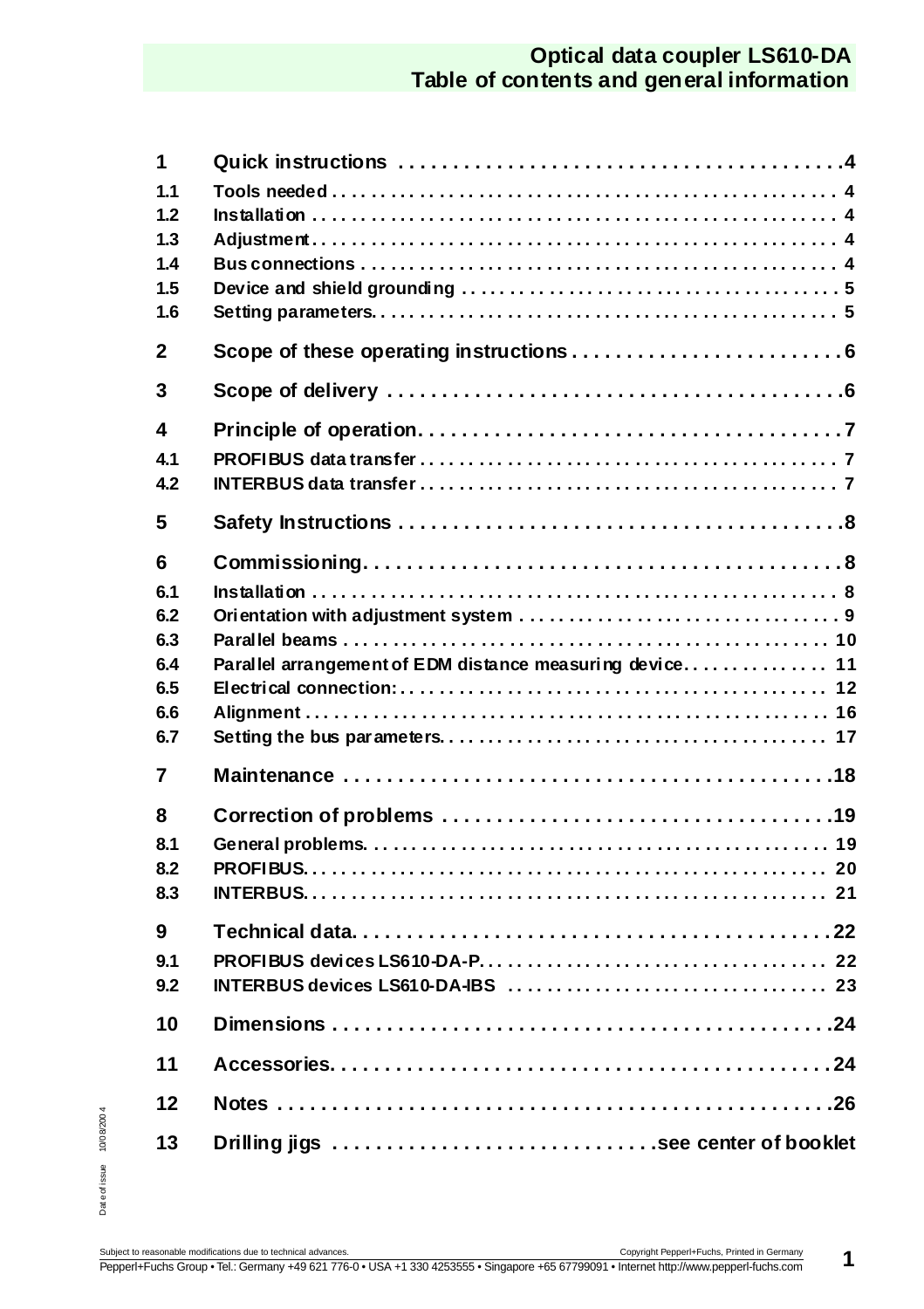# **Optical data coupler LS610-DA Table of contents and general information**

### **General information**



This symbol wams the user of the possibility of device failure. Failure to observe this warning can lead to the complete failure of the device or any device connected to it.



This symbol advises the user of important tips.



This symbol denotes sections of these operating instructions which are relevant only to PRO FIBUS devices.



This symbol denotes sections of these operating instructions which are relevant only to INTERBUS devices.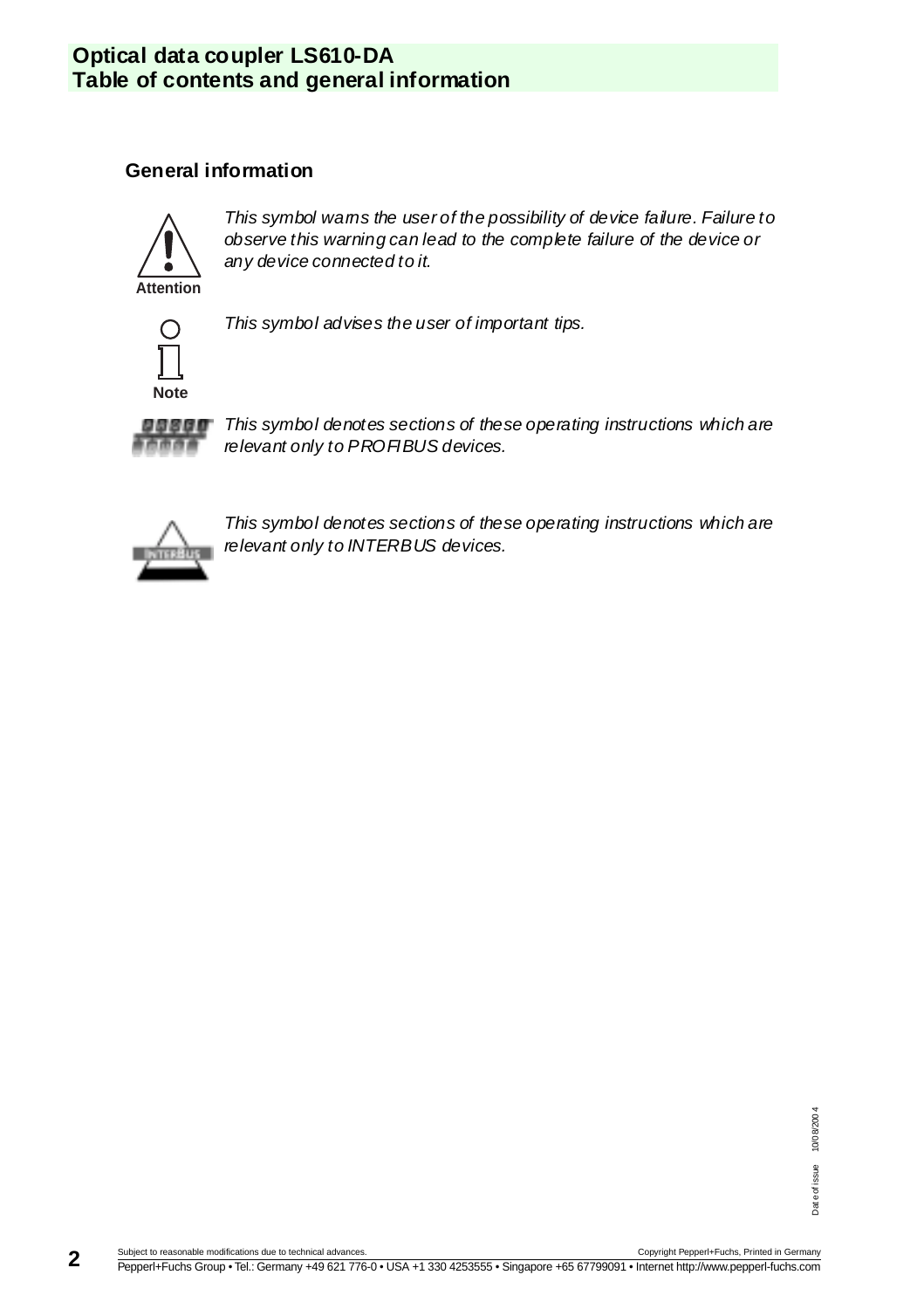### **Declaration of conformity**

We, Pepperl+Fuchs GmbH, declare herewith at our sole responsibility that the

### **LS610-DA optical data coupler**

and all models of this product to which this declaration pertains, are compliant with the following standards and other regulating documents

### **DIN EN 61000-6-2, Edition:2002-08**

Electromagnetic compatibility (EMC) - Part 6-2: Basic standard; Interference rejection for the industrial sector (IEC 61000-6-2:1999, modified); German edition EN 61000- 6-2:2001

### **DIN EN 60947-5-2, Edition:2000-08**

Low-voltage switching equipment - Part 5-2: Control equipment and switching elements; Proximity switches (IEC 60947-5-2:1997, modified + A1:1999); German edition EN 60947-5-2:1998 + A1:1999

and the guidelines of the following directive $(s)$ :

89/336 CEE AND SUBSEQUENT CHANGES MADE, 92/31 CEE; 93/68 CEE



A corresponding declaration of conformity may be requested from the manufacturer.

Pepperl+Fuchs GmbH, in D-68301 Mannheim, has a certified quality assurance program in accordance with ISO 9001.

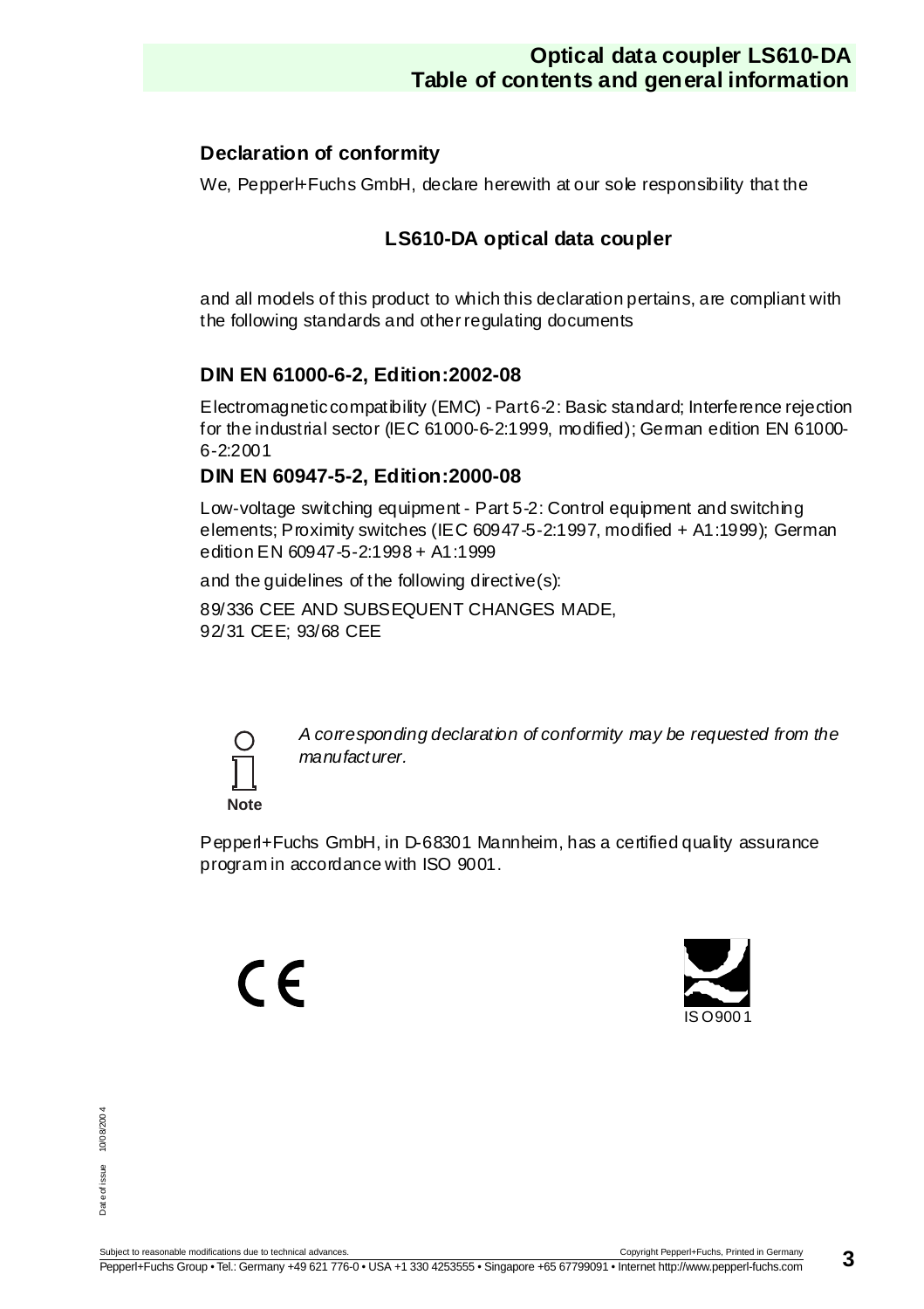### **Optical data coupler LS610-DA Quick instructions**

### <span id="page-5-0"></span>**1 Quick instructions**

#### <span id="page-5-1"></span>**1.1 Tools needed**

- SW7 wrench for M4 nuts adjustment system
- INBUS size 5 for M6 screws (central fastening, position adjustment)

#### <span id="page-5-2"></span>**1.2 Installation**

Attach wall bracket and set adjustment system in desired direction. Tighten M4 nuts.

Set LS610 on with mounting levers held together, then release levers. This may also be done with wires already installed.

#### <span id="page-5-3"></span>**1.3 Adjustment**

Switch on power to both devices. Bus operation not required!

At a moderate distance (< 20 m), using adjustment

- Find contact  $\rightarrow$  fast blinking on the opposite side goes out and turns into a slow blinking
- Find maximum  $\rightarrow$  set bar graph display on opposite side to maximum

Check setting at maximal distance and correct if necessary.

The adjustment setting is fastened by tightening the M6 central screw.

#### <span id="page-5-4"></span>**1.4 Bus connections**

#### **1.4.1 INTERBUS-S**



If prefabricated cables are not used, care must be taken that the built-in connector with the plug (remote bus input) is connected to the master side, and that the built-in connector with the built-in socket (remote bus output) is connected to the segment side. Only one of the two connectors may be used on the LS610.

The exchange of the twisted pairs is not permissible.

### **1.4.2 PROFIBUS**



The PROFIBUS cable segments must have standardised termination on the ends. The LS610 contains no switchable terminator. If an LS610-DA-P is the first or last bus node, then a termination connector (M12) can be screwed onto the outgoing bus connection; the

necessary power supply for this is provided. Since the bus connections are switched in parallel internally, inputs and outputs for the bus cable are equivalent and exchangeable.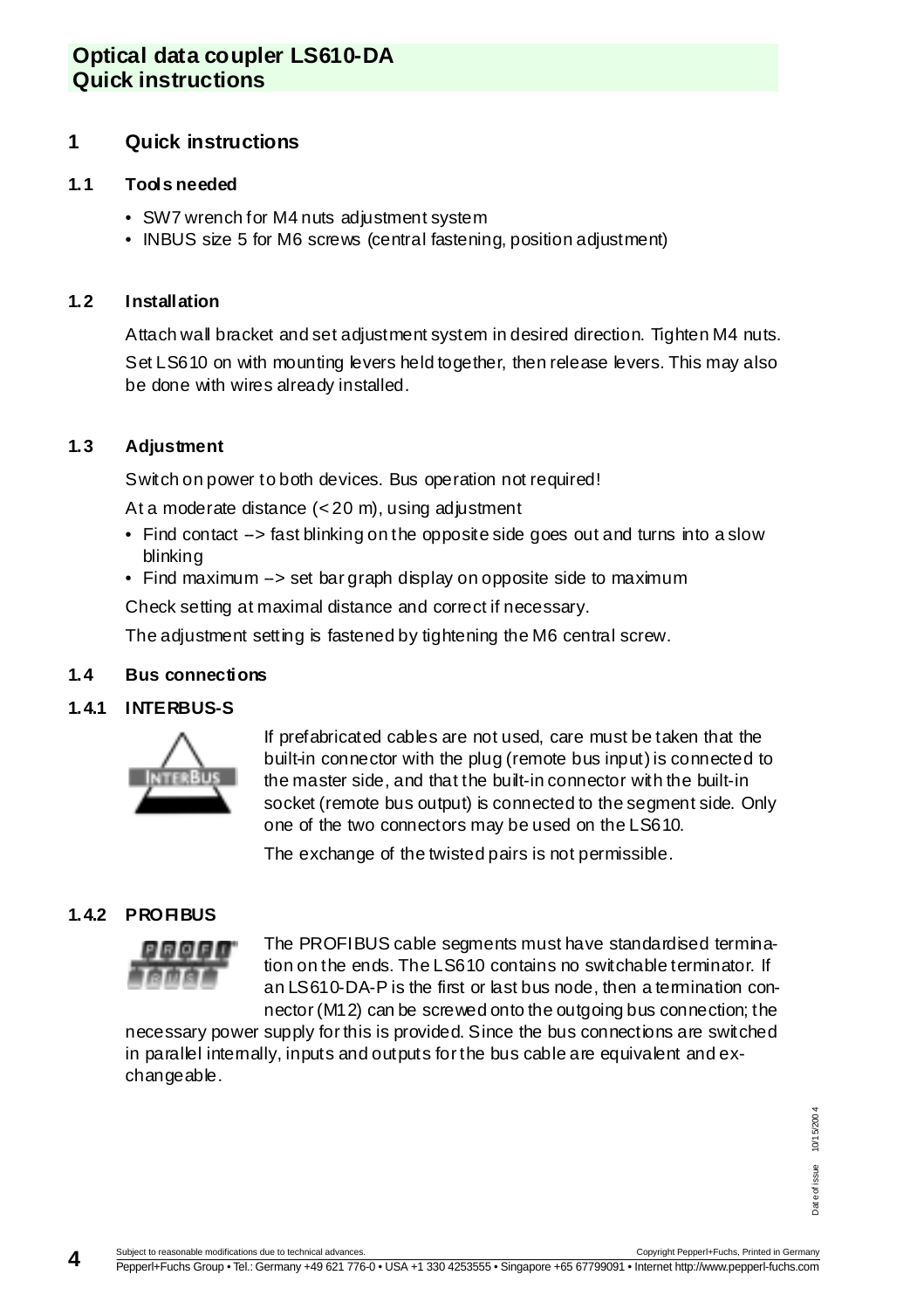### <span id="page-6-0"></span>**1.5 Device and shield grounding**

Grounding devices at the bus plug connector is recommended (functional grounding), to increase resistance to electromagnetic interference. For this purpose, the included grounding strap should be screwed onto the built-in connector used for the bus connection.

#### <span id="page-6-1"></span>**1.6 Setting parameters**



PROFIBUS devices must be set to the correct system baud rate. This setting is performed using the setup keys (for much more information, see [Chapter 6.7.1](#page-18-1)). Operation with telegram verification (TVT) should preferably be selected. In this mode, data is

transmitted only at the correct configured baud rate.

Without TVT, a baud rate should be selected which is equal to or larger than the system baud rate.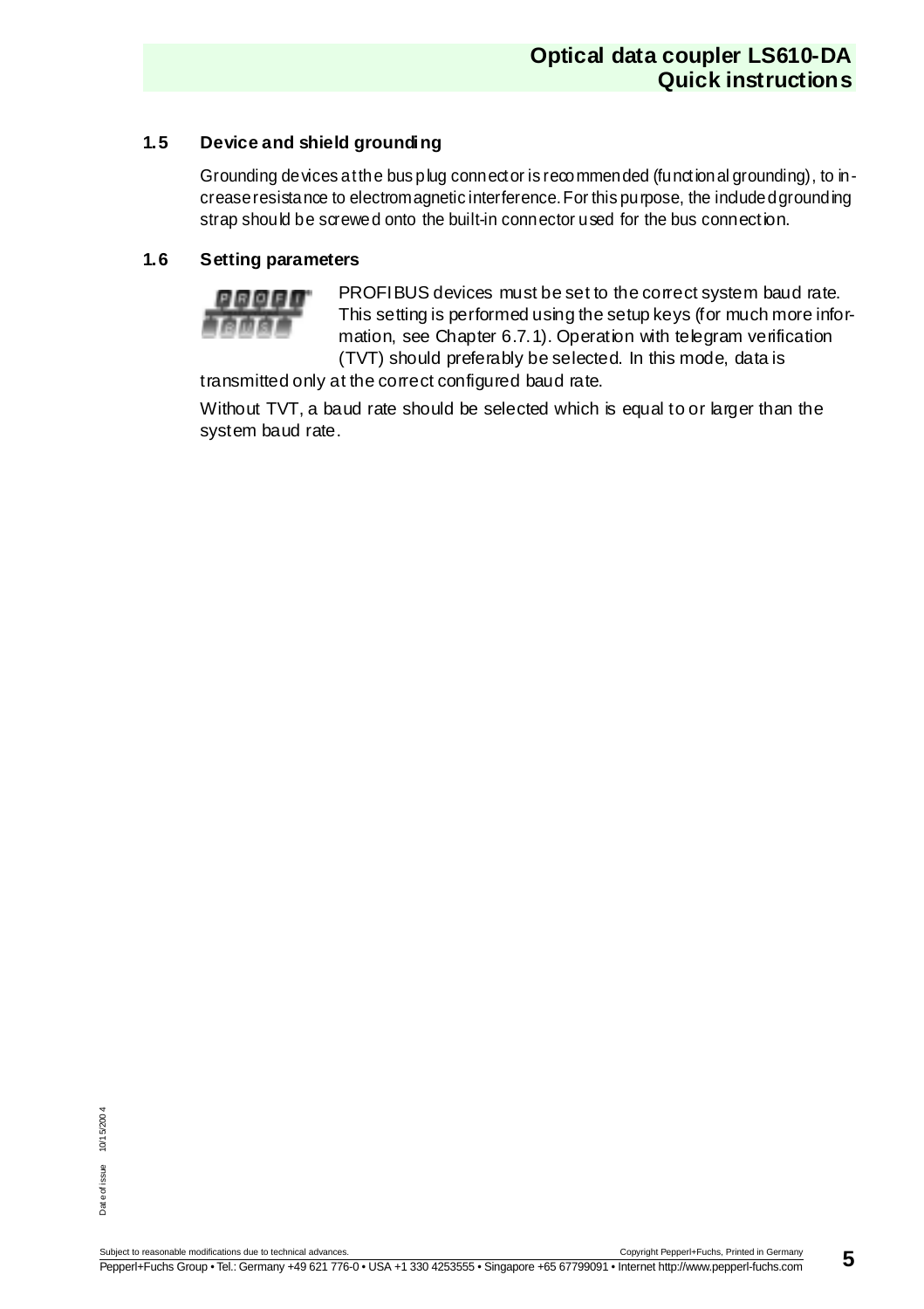### **Optical data coupler LS610-DA Scope of these operating instructions**

### <span id="page-7-0"></span>**2 Scope of these operating instructions**

VISOLUX offers two different types of optical data coupler: the LS610-DA-P for data transfer in PROFIBUS systems, and the LS610-DA-IBS for data transfer in INTER-BUS systems. The difference between these types can be seen in [Chapter 3](#page-7-1) "Scope of delivery".

The handbook applies to both types. Paragraphs which are relevant to only one type are marked with the corresponding symbol. These include the following Pepperl+Fuchs G mbH products:

| Symbol        | <b>Bus system</b>                         | <b>Description</b> | F* | Range [m] |
|---------------|-------------------------------------------|--------------------|----|-----------|
|               | <b>PROFIBUS</b>                           | LS610-DA-P/F1      |    | 120       |
|               | higher level designation:<br>$LS610-DA-P$ | $LS610-DA-P/F2$    | 2  | 120       |
|               |                                           | LS610-DA-P/F1/35   |    | 240       |
|               |                                           | LS610-DA-P/F2/35   | 2  | 240       |
|               | <b>INTERBUS</b>                           | LS610-DA-IBS/F1    |    | 120       |
| <b>TERBUS</b> | higher level designation:<br>LS610-DA-IBS | LS610-DA-IBS/F2    | 2  | 120       |
|               |                                           | LS610-DA-IBS/F1/35 |    | 240       |
|               |                                           | LS610-DA-IBS/F2/35 | 2  | 240       |

<span id="page-7-2"></span>

\* F = middle frequency. For installation of a transmission path, a device pair (LS.../F1 and LS.../F2) is used.

### <span id="page-7-1"></span>**3 Scope of delivery**

After opening packaging, check that all parts are included.

- 1. Optical data coupler LS610-DA
- 2. Instruction manual
- 3. Grounding set (grounding strap and nut)
- 4. M12 protective cap set (only with LS610-DA-IBS/F1)

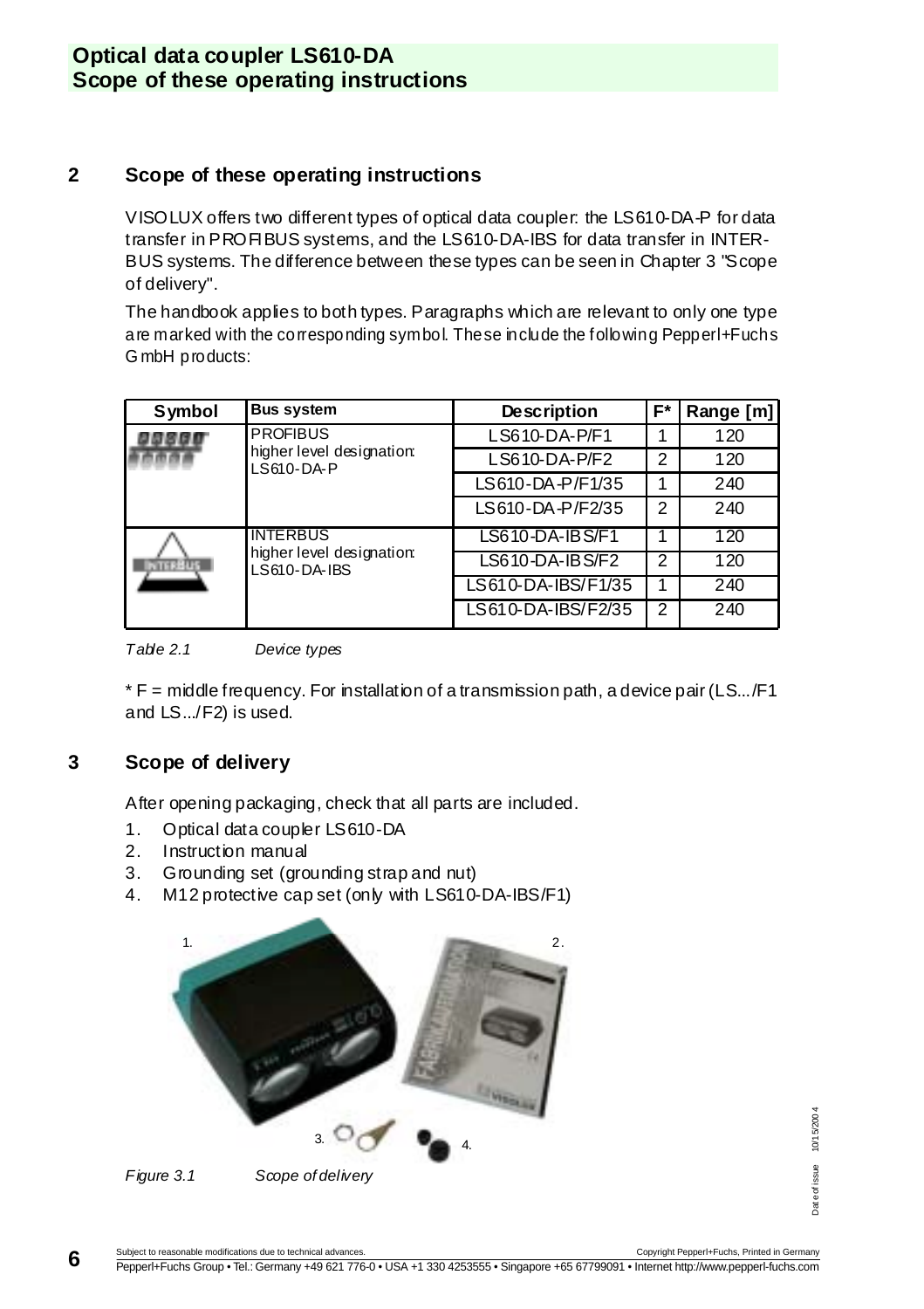### <span id="page-8-0"></span>**4 Principle of operation**

The LS610-DA is a device for the serial transmission of data for the field bus systems PROFIBUS (P) and INTERBUS (IBS).

Data is transmitted in both directions using modulated infrared light. The information carried on the incoming interface is modulated on the carrier signal in real time using frequency shift keying (FSK). In the receiver, the corresponding demodulation is performed and the data is output on the outgoing interface. For reliable signal separation in the two directions of transmission, the middle frequencies F1 and F2 of the carrier signals are different. Thus optical data couplers can only be operated in pairs (LS.../ F1 and LS.../F2). The product designations for middle frequencies refer to the optical transmitter; the optical receiver of an optical data coupler has the corresponding complementary middle frequency (see [Table 2.1, on page 6](#page-7-2)).



Figure 4.1 Center frequencies F1 and F2 of carrier signals

#### <span id="page-8-1"></span>**4.1 PROFIBUS data transfer**



In order not to disturb the operation of a connected bus in case the light beam is interrupted, Telegram Verification Technology (TVT) is used. TVT prevents the transmission of invalid telegrams. Signals are regenerated by bit and character, and transmitted with

crystal stability on the bus. This results in optimal signal conditioning; the signal quality is electrically and temporally identical with the original PROFIBUS node.

TVT can be disabled; this makes transmission largely protocol-free, and the unit is suitable for RS485 protocols with time requirements which vary from PROFIBUS (see Chapter "Operation").

### <span id="page-8-2"></span>**4.2 INTERBUS data transfer**



The LS610-DA-IBS is a device for serial data transmission in INTERBUS systems with transfer rates of up to 2 MBit/s. The transmission is protocol-free.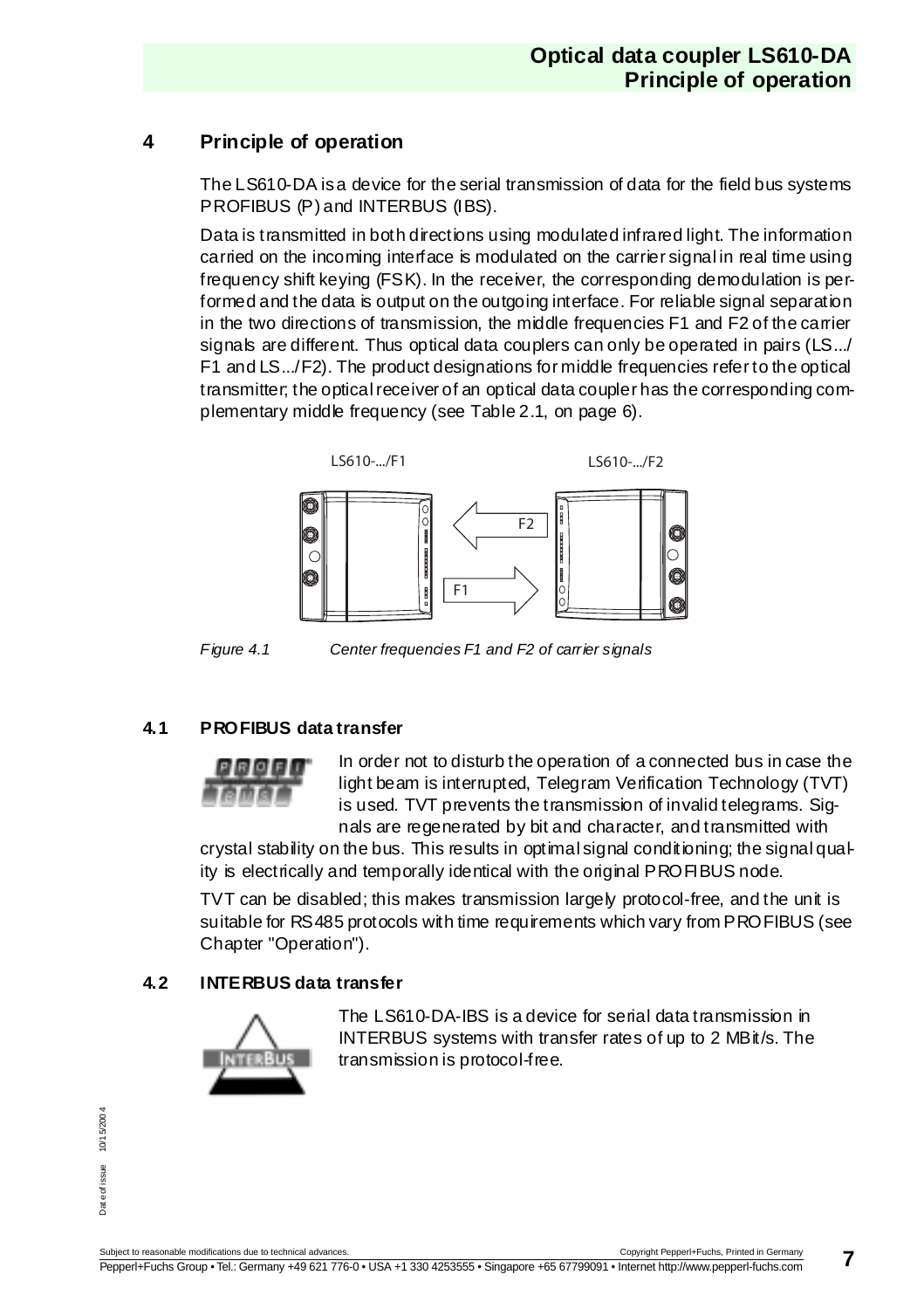### <span id="page-9-0"></span>**5 Safety Instructions**

Connection of devices as well as their maintenance, particularly when switched on, must only be performed by qualified professionals.

When used properly, the LS610 poses no hazard to equipment or operating personnel. The LS610 uses LEDs and is compliant with laser protection class 1 of EN 60825. Do not look into the beam from a short distance!

Operating power must be provided by a power supply with safe electrical isolation compliant with EN 60742 (IEC60742). Grounding of cable shields and bus systems must be performed in accordance with the appropriate guidelines (PROFIBUS, INTERBUS).

The device is not intended to be serviced, and opening it is not permissible. Damaged units should be taken out of service immediately.

### <span id="page-9-1"></span>**6 Commissioning**

#### <span id="page-9-2"></span>**6.1 Installation**

The optical data couplers are installed on each beam in pairs with regards to carrier frequencies F1 and F2.

Installation is done with the corresponding accessories, for instance OMH-LS610-01 for wall mounting.

The position adjustments are premounted at the factory. It is fastened to the mounting bracket in the desired transmission direction  $(\pm 90^\circ$  rotation possible) with the two M4 screws and a central M6 screw. The middle screw is for fastening after adjustment and should only be tightened afterwards.

The data photo sensor is inserted into the notches of the adjustment device while holding both of the front bolts together with holding tabs. After insertion, the bolts are released and hold the unit securely by springing back.

Using the two adjustment screws (Inbus 5mm), the transmission axis can now be directed in the vertical and horizontal directions, and the adjustment fixed in place by tightening the middle screw.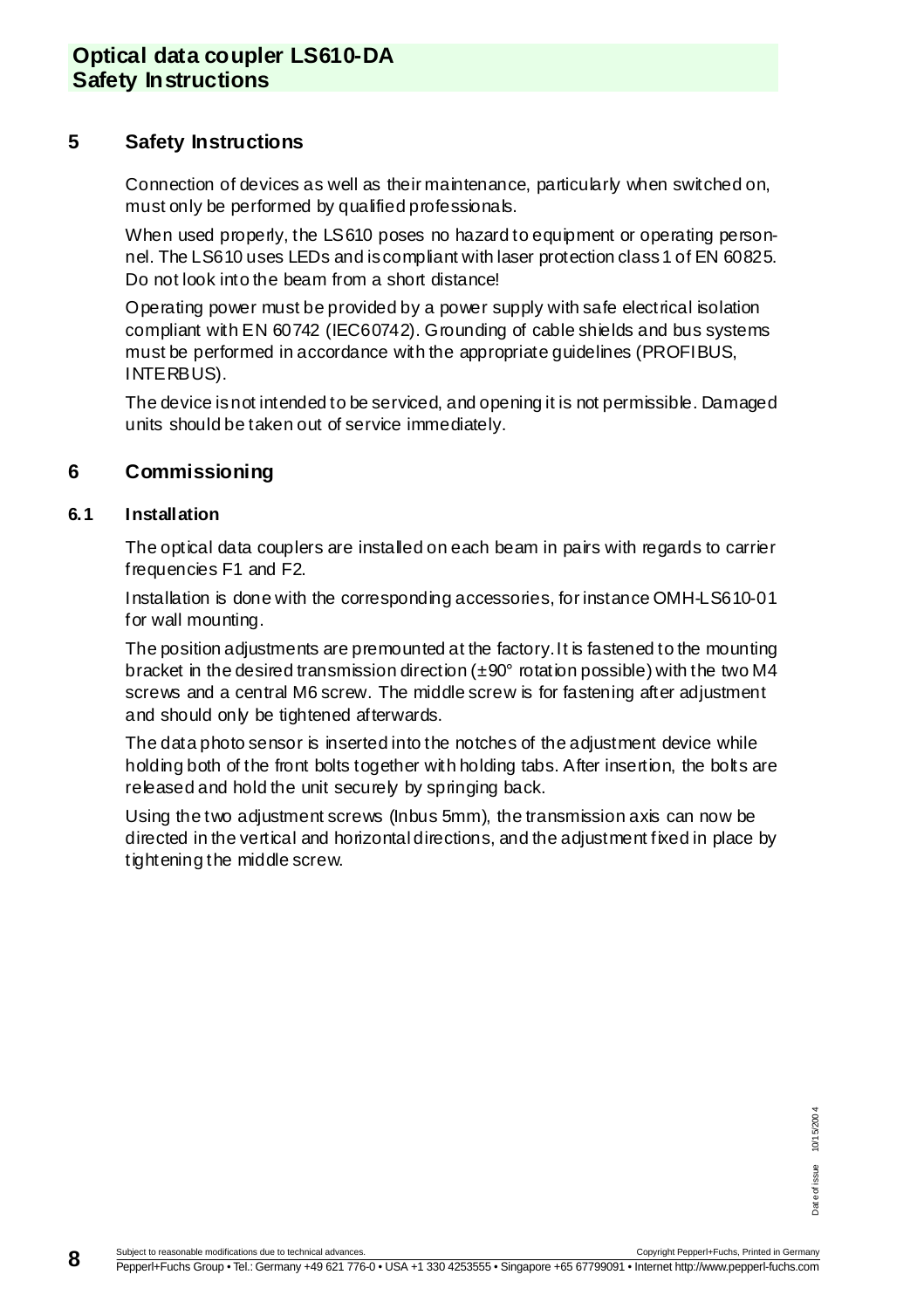

Figure 6.1 Mounting accessory OMH-LS610-01 for panel mounting

### <span id="page-10-0"></span>**6.2 Orientation with adjustment system**

Bus operation is not required for position adjustment.

- Fasten wall bracket in installation location.
- Set adjustment system on the bracket in the desired direction and tighten the two M4 nuts. Screw in the M6 central screw, but do not tighten.
- Snap optical data coupler into the adjustment system and screw on the cable plug.
- Orient at a moderate distance  $( $20 \, \text{m}$ ),$  until both signal displays are at least in the yellow range.
- Perform fine adjustment using the adjustment screws until the maximum in the green signal displays is found.
- Increase distance up to maximum distance, adjusting if necessary.
- Tighten the central M6 screw to fix the orientation in the horizontal direction.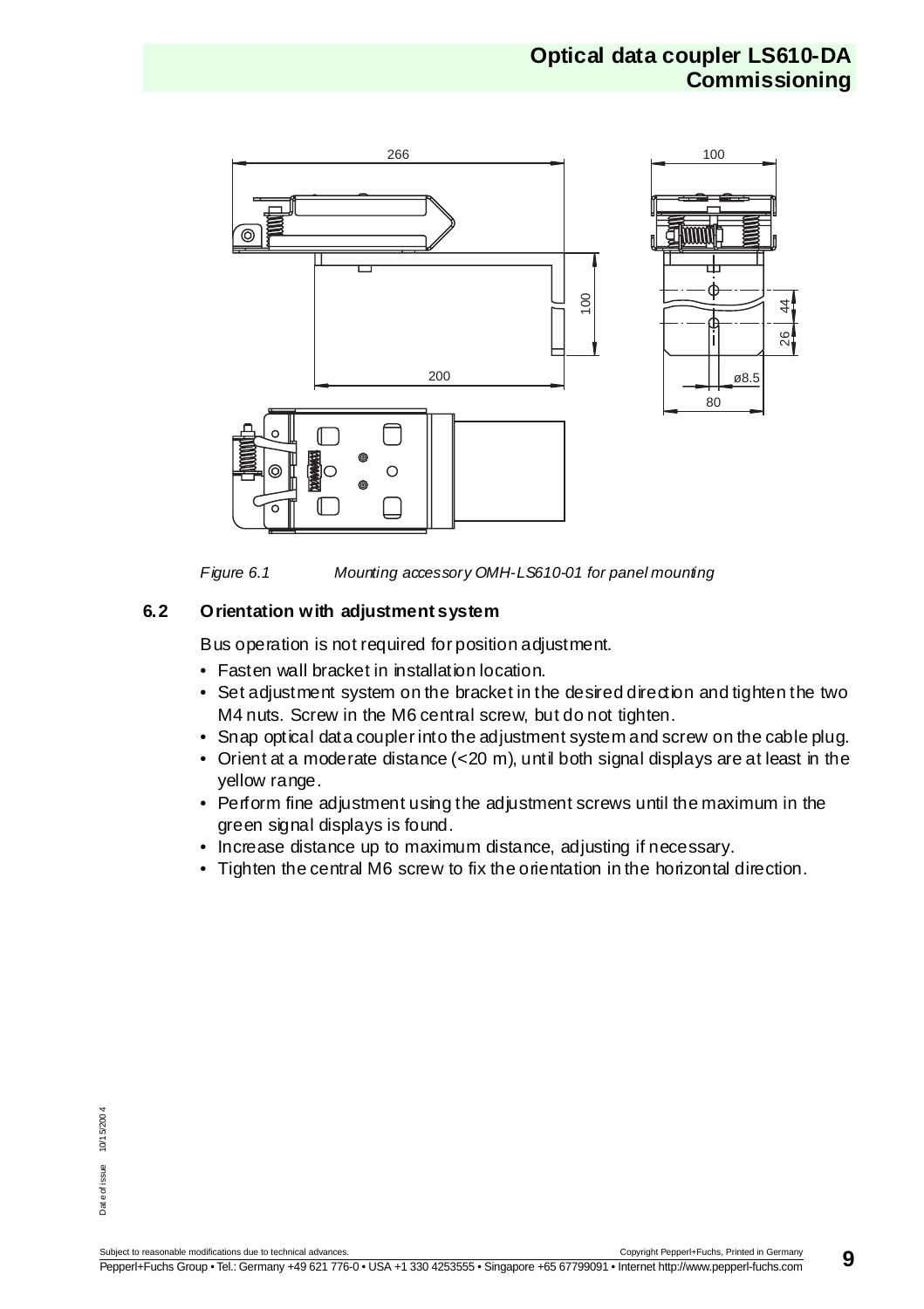### **Optical data coupler LS610-DA Commissioning**





#### <span id="page-11-0"></span>**6.3 Parallel beams**

If multiple beams are installed next to one another without optical isolation, the distance between their optical axes must be maintained to reduce crosstalk.

In general, an arrangement as in [Illustration6.3](#page-11-1) (anti parallel) is preferred, then the minimum distance is 1 m.



<span id="page-11-1"></span>

Copyright PepperI+Fuchs, Printed in Germany +49 621 776-0 • USA +1 330 4253555 • Singapore +65 67799091 • Internet http://www.pepperI+fuchs.com<br>PepperI+Fuchs Group • Tel.: Germany +49 621 776-0 • USA +1 330 4253555 • Singa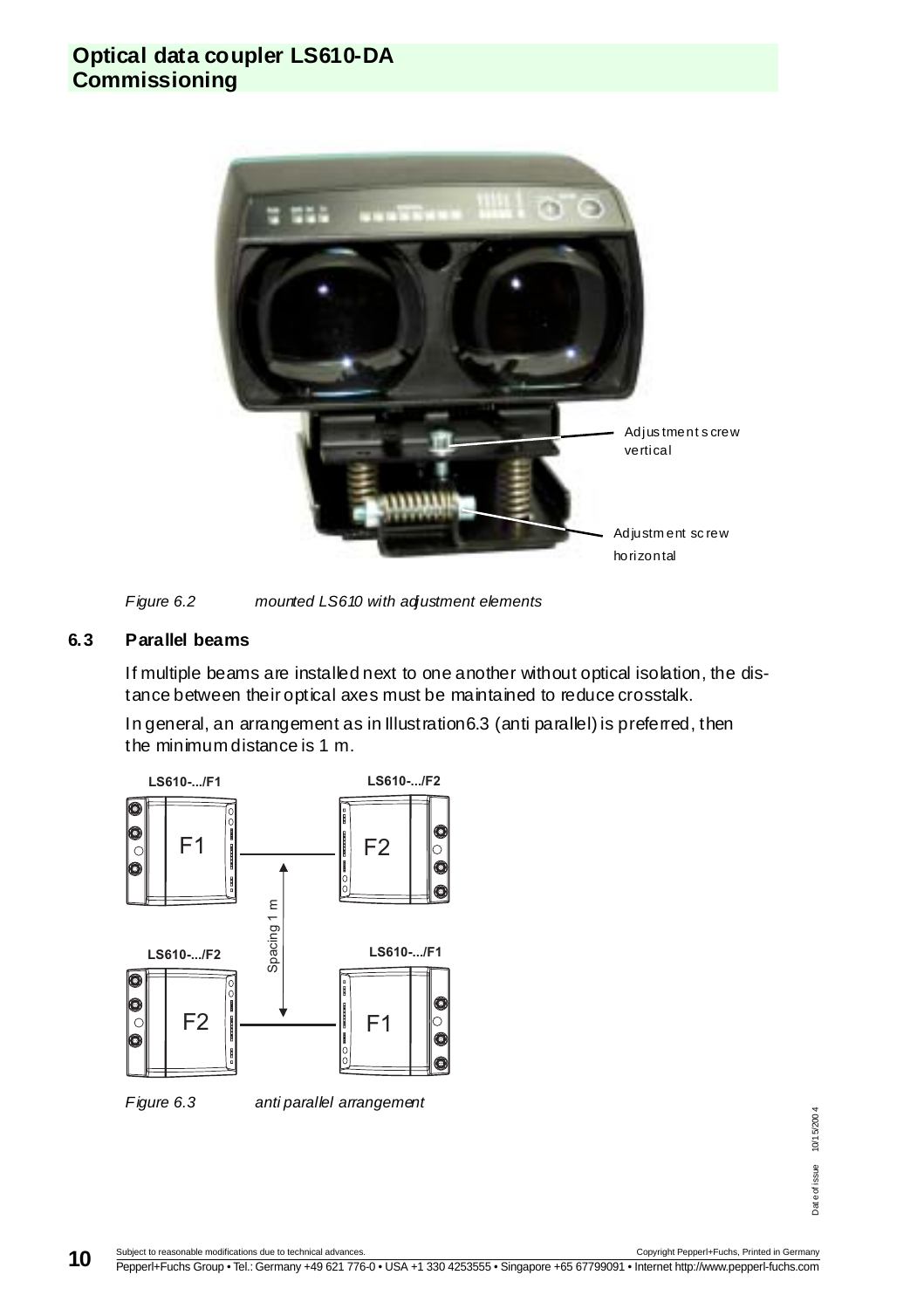The arrangement in [Illustration6.4](#page-12-1), on the other hand, must have an axis separation of half the maximum size of the light spot, which is dependent on distance for this reason.

For an arrangement as in [Illustration6.4](#page-12-1), the minimum separation a should be calculated as follows:

 $a = 1m + d \cdot 0.018$  all units in meters [m]

for instance,  $d = 100m \div a = 2.8m$ 

This calculation is valid for the optimal orientation of the units to one another, that is, the bar graph displays of the optical data couplers are directed as far away as possible (at maximum separation).

In this sort of arrangement, switching off only one end of a data coupler is not allowed. The beam may also not be interrupted.





#### <span id="page-12-1"></span><span id="page-12-0"></span>**6.4 Parallel arrangement of EDM distance measuring device**

For the combination of optical data couplers and type-EDM distance measuring devices, the frequency arrangement as in [Illustration6.5](#page-13-1) is recommended. This has the lowest interference sensitivity for the data optical coupler beam.

In general it should be ensured that the laser beam of the EDM does not illuminate the lens of the optical data coupler during operation. Possible interference is caused by reflection from the reflector in medium distances (10 m ... 50 m).

When using R140 lens reflectors for distance measurement, the frequency recommendation do not apply; the frequencies may then be selected arbitrarily.

The EDM will not be disturbed by the optical radiation of the optical data coupler.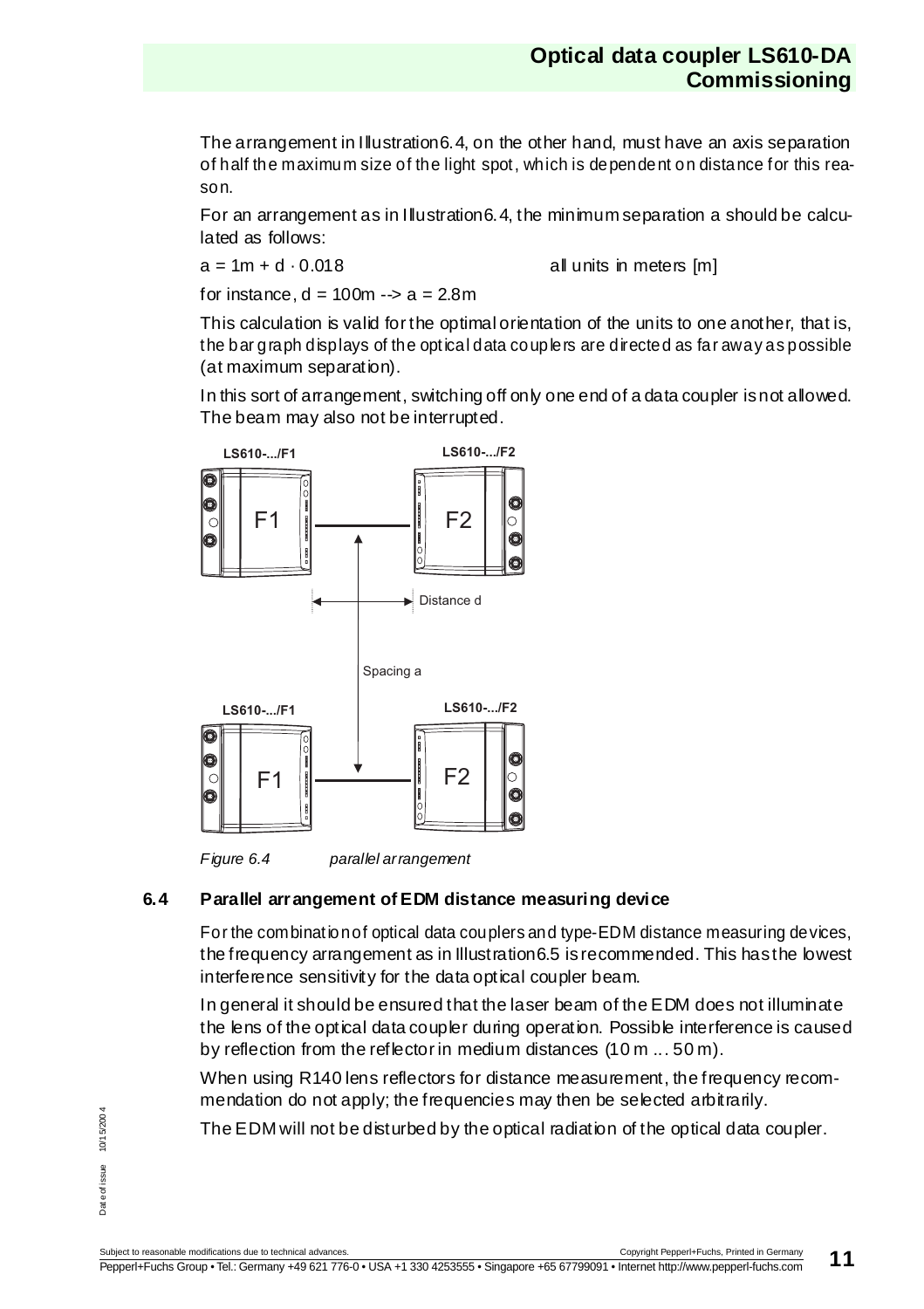

The orientation of the optical data coupler on the EDM side can be disturbed by the reflector; it must therefore be covered while adjusting the data coupler.

The separation of the optical axes should not be less than 1m.

When switching off the optical data coupler on the reflector side, under some circumstances there may be bus disturbances in the data coupler remaining switched on.





#### <span id="page-13-1"></span><span id="page-13-0"></span>**6.5 Electrical connection:**

To achieve protection class IP 65, the unused M12 plug connectors must be equipped with protective caps.

#### <span id="page-13-2"></span>**6.5.1 Connection instructions for PROFIBUS**



Optical data couplers are repeaters from an electrical standpoint, that is, one PROFIBUS segment  $(=$  line) is connected to each data coupler. The lines should be installed according to PROFIBUS guidelines, and thus terminated on both ends. The signal lines of

both bus connections are switched in parallel; besides their mechanical form (plug / socket) they differ only in the power supply for a terminating resistor, which is provided only on the socket's "Bus OUT/Termination". If the optical data coupler is not located at the end of a line, then the sequence of bus connections (IN>OUT, OUT>IN) has no significance.

#### **Bus termination**

If a data photo sensor is at the end of a bus line, bus termination is required by connecting an external standardised termination resistor (see accessories) to the M12 connector labelled "Bus OUT/Termination". In any case, both bus lines must be terminated.

Termination with the M12 terminating resistor must take place directly at the Bus\_OUT plug; an extension using cable is not allowed.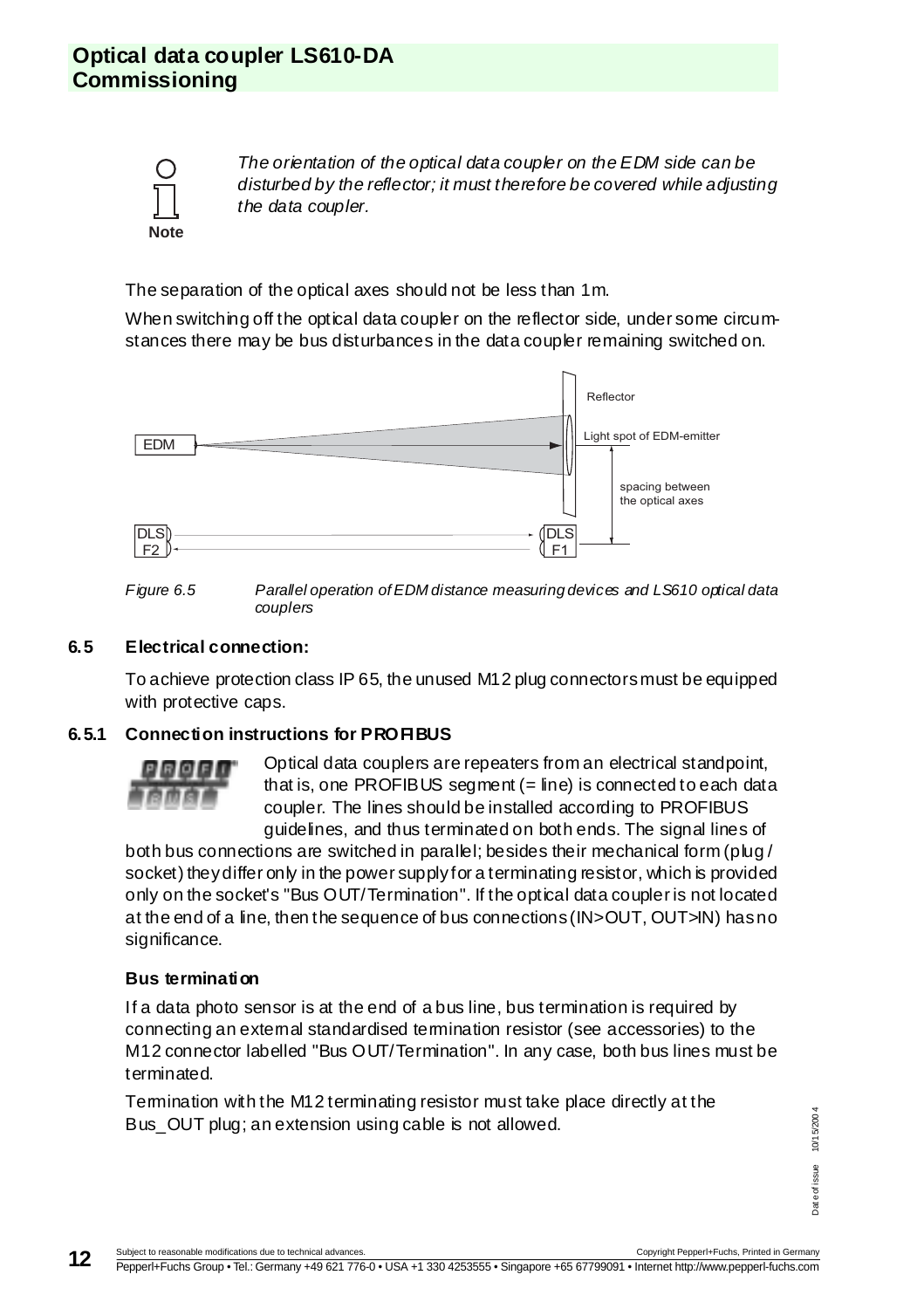### **Optical data coupler LS610-DA Commissioning**





#### **Connection layout of PROFIBUS devices**





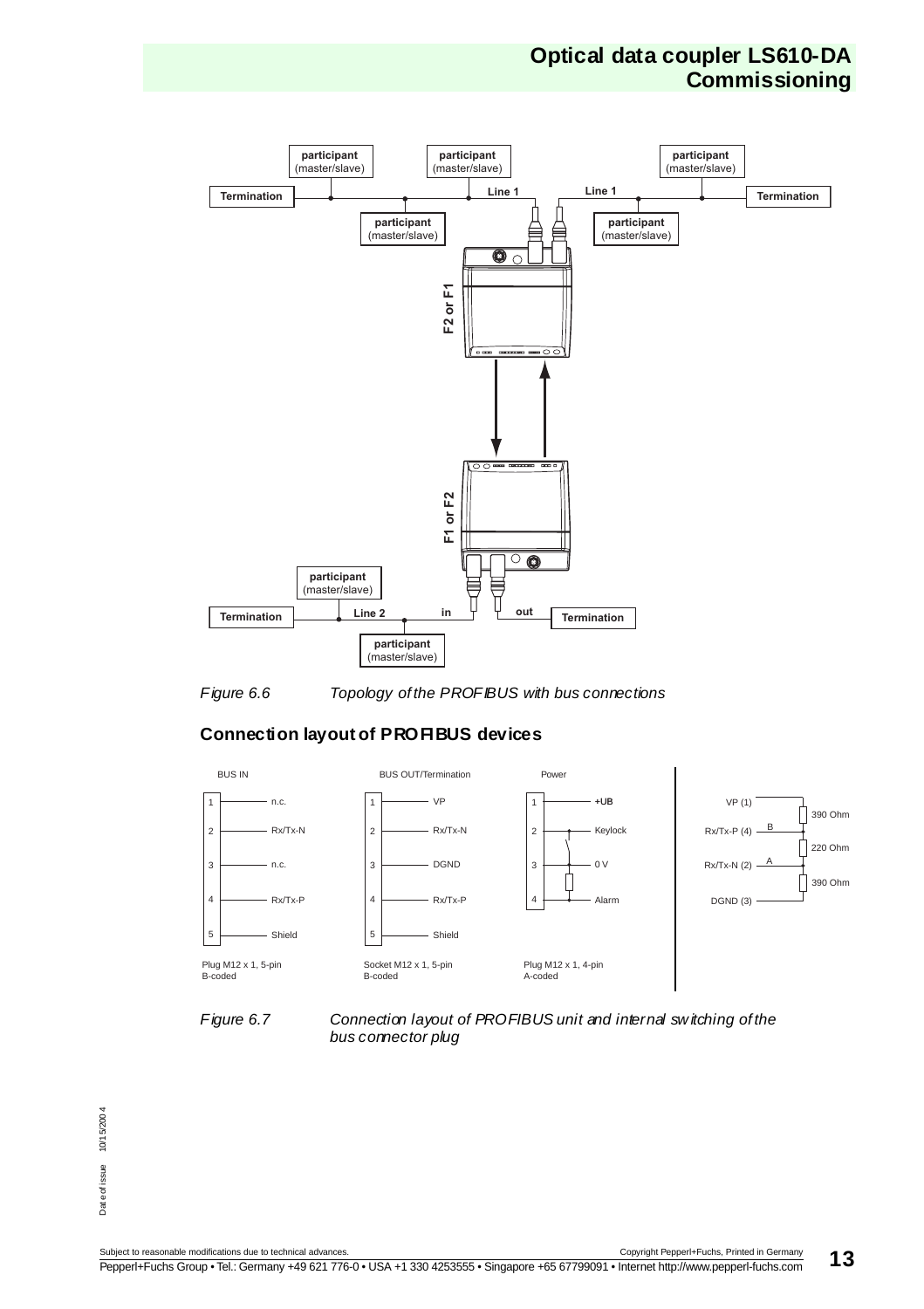# **Optical data coupler LS610-DA Commissioning**

#### <span id="page-15-0"></span>**6.5.2 Connection instructions for INTERBUS**



The LS610-DA-IBS is intended for the direct connection of INTER-BUS units ("extension of bus cables"). It contains no bus connection logic, and is thus not suited for spur line installations. For this reason, only one of the M12 connectors should be used at one time. The unused connectors should be closed with the included protective caps to preserve the IP protection class.







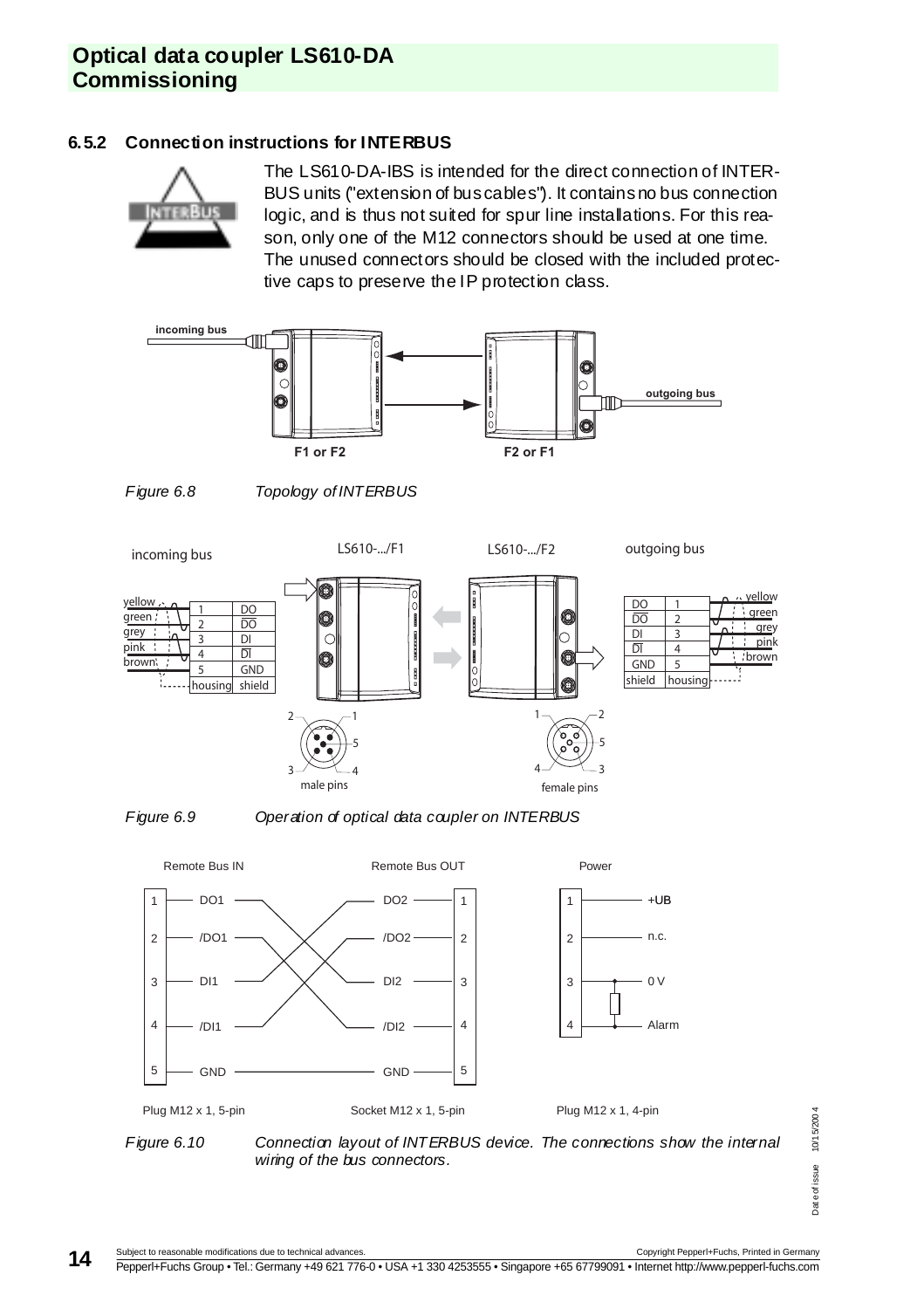### **6.5.3 Functional ground/shielding**

Functional grounding of the cable shielding is recommended, since the housing does not permit grounding. If the shields must be grounded for EMC reasons, Section 12.2.2.3 of EN 60079-14 and Section 3.3.3 of the PROFIBUS PNO working group should be followed strictly.

For grounding of shielding, the plug tongue (included in delivery) must be screwed onto one of the bus connectors used, using the nut also provided in the scope of delivery.



Under no circumstances should the primary fastening nut of the builtin plug connector be unfastened; otherwise the connection assembly may be damaged and the housing could leak.



Figure 6.11 Optical data coupler with mounted grounding set

### **6.5.4 Power supply**

The unit corresponds to protection category III. Care must be taken that power is supplied by power supplies providing protective low voltage (PELV). The grounding of cable shielding to metallic built-in plug connectors is not protective grounding in the sense of personal safety, but a functional grounding.

Power supply of the LS610 is direct current between 18V and 30V.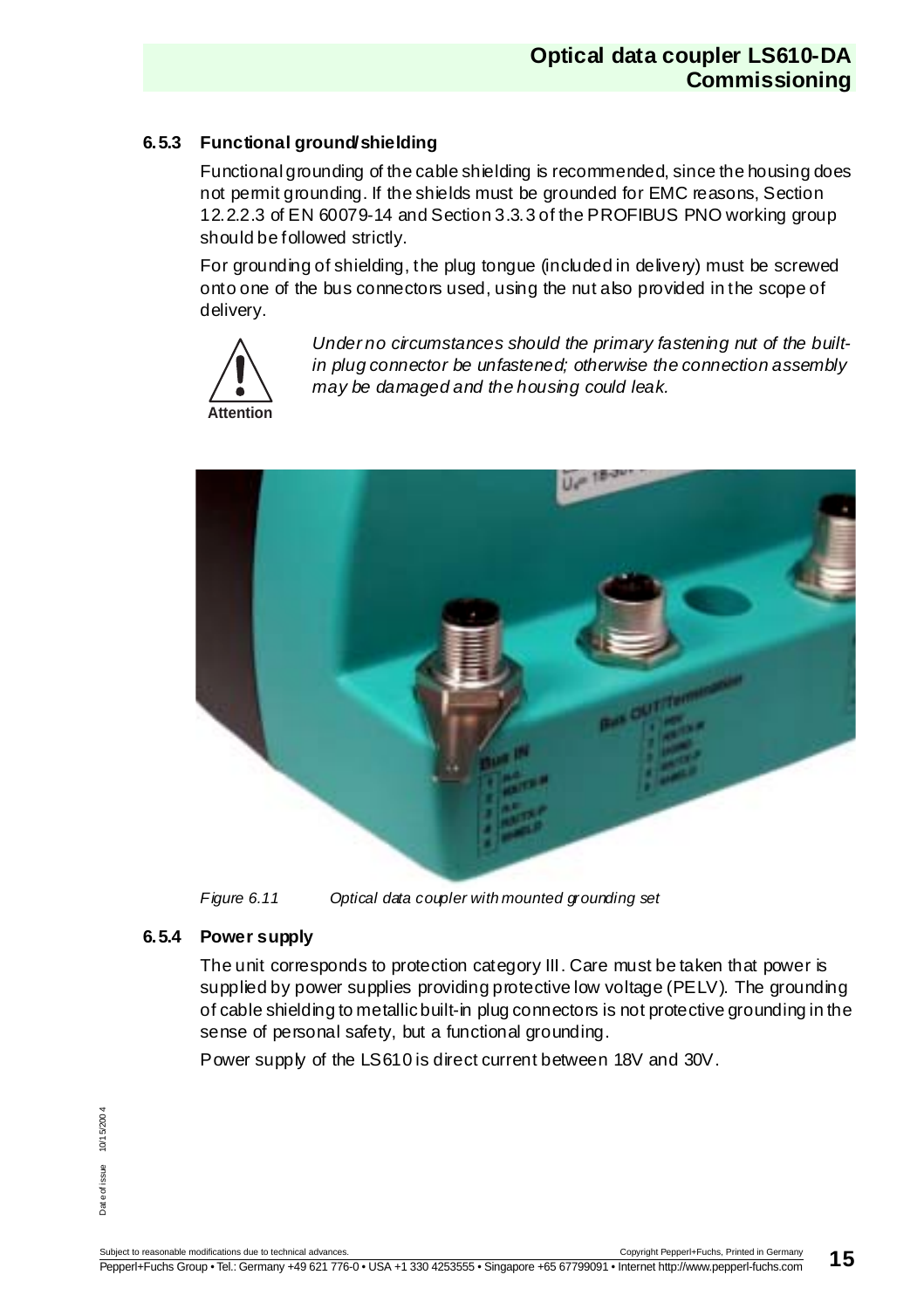# **Optical data coupler LS610-DA Commissioning**

#### <span id="page-17-0"></span>**6.6 Alignment**

#### **6.6.1 Alignment aid/functional reserve**

For alignment, there is an alignment LED on the unit's face which is visible from a distance (alignment aid). As soon as a receiver detects the transmission light of the opposite unit, the blink frequency of the alignment aid is lowered. When it is extinguished, this signals that the units are optimally aligned with one another, and enough functional reserve is available. For fine adjustment, the data system is equipped with a bar graph display which enables optimal alignment.



Figure 6.12 Alignment aid

| <b>PWR</b><br>RX TX |                   | <b>SIGNAL</b><br><u>d a daadaaa mmn</u> |                                            |
|---------------------|-------------------|-----------------------------------------|--------------------------------------------|
|                     |                   |                                         |                                            |
| Zustand             | zu wenig Signal   | ausreichend Signal                      | Signal mit Funktionsreserve                |
| Übertragung         | blockiert         | freigegeben                             | Übertragung mit<br><b>Funktionsreserve</b> |
| Ausricht-LED        | schnelles Blinken | langsames Blinken                       | aus                                        |
| Signal-Anzeige      | roter Bereich     | gelber Bereich<br>(mindestens eine LED) | grüner Bereich                             |

#### Figure 6.13 Connection between display and operational status

In the "Functional reserve" state (green range), the optical data coupler is working with a sufficient receiving strength necessary for operation. Within operational range, the LS610 should work in the green range (at least one green LED); if the receiving strength falls below this limit, the alarm output is triggered. Only when receiving strength falls below the limit necessary for operation (no yellow LEDs) are the bus drivers switched off (high ohmage); at this point, no more data is transmitted on the beam, since this error implies a beam interruption. This prevents possible interference with neighbouring beams.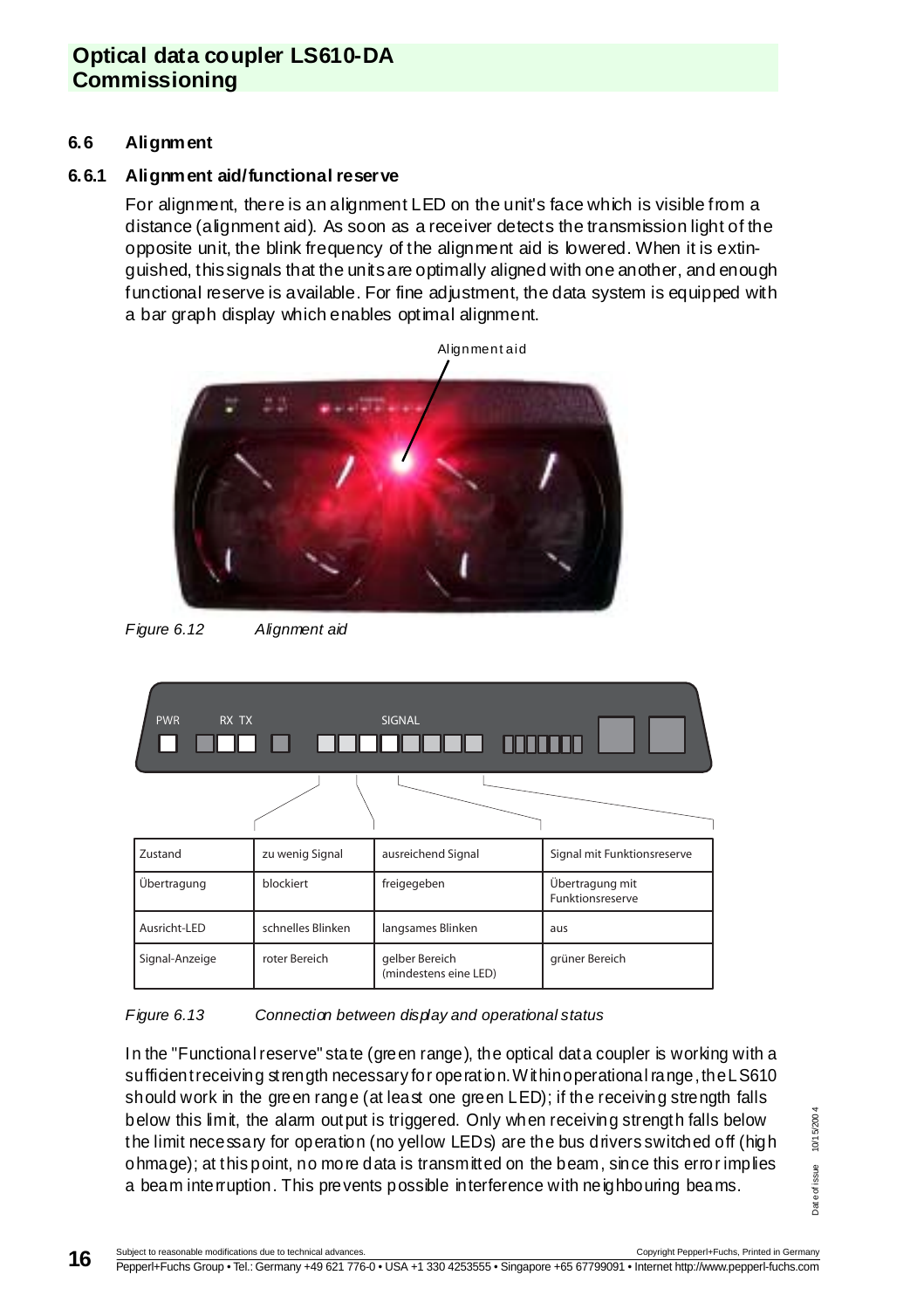### **6.6.2 Functional displays**

If the bus is active, a yellow LED "RX" lights for received data, and a green LED "TX" for transmitted data on the beam.



Figure 6.14 Functional displays

### <span id="page-18-0"></span>**6.7 Setting the bus parameters**

### <span id="page-18-1"></span>**6.7.1 PROFIBUS**







Using the  $\circled{A}$   $\circled{R}$  key, the baud rate can be set. TVT mode can also be switched off (not recommended). If both keys are pressed simultaneously, you enter parameterisation mode, and the LED blinks at the position which can be changed.

The  $\curvearrowright$  key is used to jump to the next position. For baud rates, the corresponding position is activated with the  $\left(\frac{\pi}{2}\right)$  key. In the "TVT" position, TVT mode (see Chapter [4.1](#page-8-1)) is switched on or off by pressing the  $\overline{A}$  key. If the LED blinks brightly, TVT mode is activated; if it blinks dully, it is deactivated. When changing a position by pressing the  $\left(\frac{1}{2}\right)$  key, the configuration is changed immediately. A few seconds after the last key is pressed, parameterisation mode is exited, the LEDs light statically, and the configuration is stored to permanent memory. The device "remembers" the setting even after a power failure.



Due to the Profibus-standards, baud rate of 375 kbaud **and** TVT mode are mutually exclusive.

If a PROFIBUS master (active node) is on the opposite side, an incorrectly set baud rate will show as an error on the error LED. If the baud rate of the opposite side is incorrect and there is a master only on the side being observed, there will be no error displayed, since all telegrams on the bus are already being suppressed on the opposite side.

10/15/200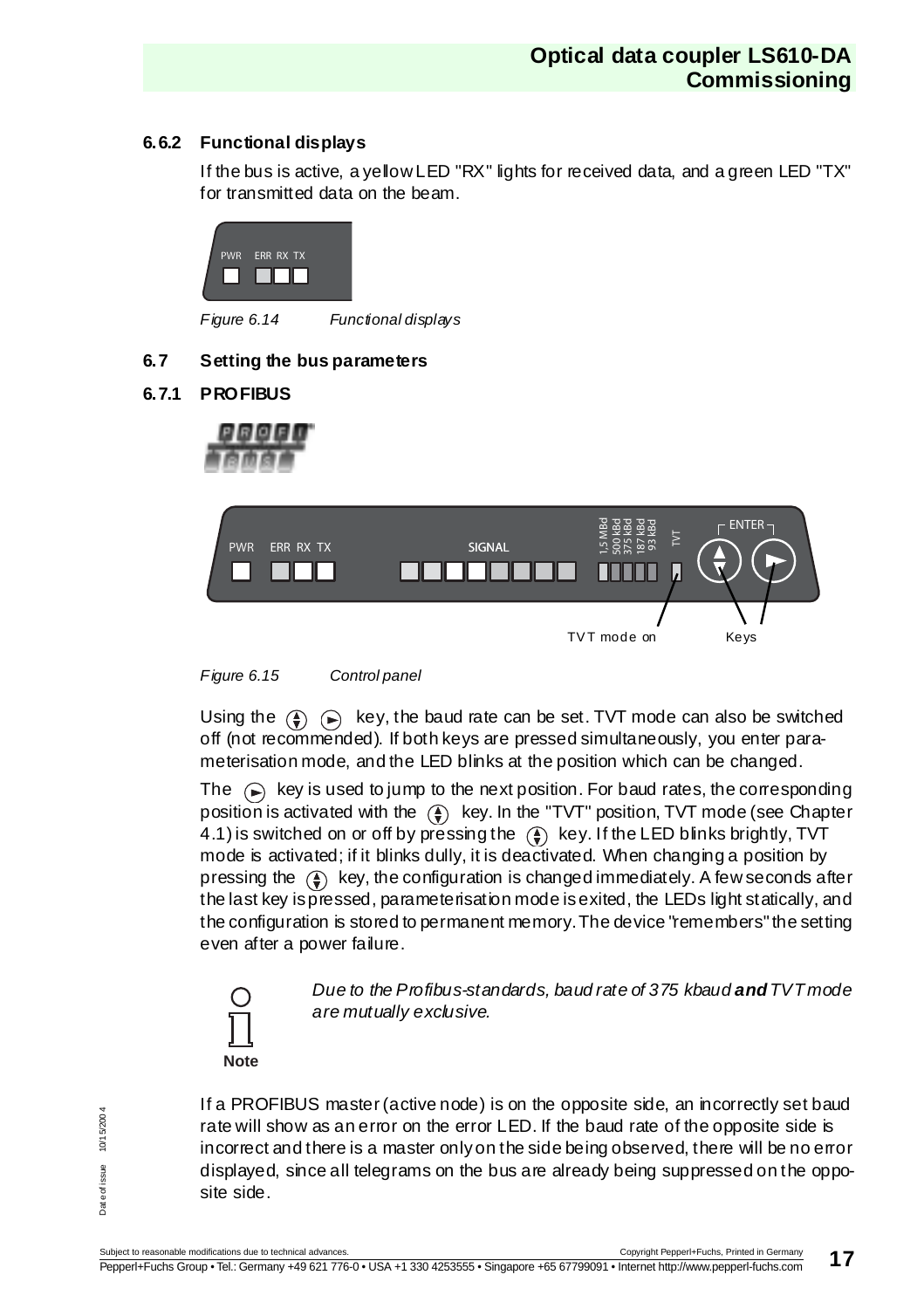### **Optical data coupler LS610-DA Maintenance**

To prevent tampering or accidental parameter changes, the buttons can be locked using an electrical signal. Any attempt to change parameters in this state will be confirmed by simultaneous blinking of all mode LEDs. The lock is activated by a low level on KEY LOCK.

### **Error LED on TVT "ERR"**

If telegram errors are detected by TVT (see [Chapter 4.1](#page-8-1)) the error LED will light. These errors are only related to light receiving. Telegram errors in the transmit direction will only be displayed on the data coupler on the opposite side.

#### **Operation without TVT**

In this mode, a data telegram received is ended when the data high level lasts about 10.5 bit periods. The duration of 11 bits is the minimum pause between two telegrams. After 10.5 bit periods, the optical data coupler is again ready to transmit the response of the bus node in the opposite direction. This setting is compatible with the PROFI-BUS. However, serial protocols may be transmitted which deviate from this, as long as they have a defined minimum idle time between telegrams. If necessary, the baud rate must be set so that the resulting idle time corresponds to this requirement; the possible transmitted data rate remains independent from this setting.

| <b>Baud rate</b> | Idle time             |  |
|------------------|-----------------------|--|
| 1.5MB            | $6.7 \mu s$           |  |
| 500 k            | $20.1$ $\mu$ s        |  |
| 375k             | $26.9$ $\mu s$        |  |
| 187.5k           | 53.6µs (Suconet 375)  |  |
| 93.75 k          | 107µs (Suconet 187,5) |  |

Depending on the baud rate set, the following idle times are in effect:

#### **6.7.2 INTERBUS**

The LS610-DA-IBS has no manual settings.

#### <span id="page-19-0"></span>**7 Maintenance**

The LS610 is maintenance-free. In case of dustiness/dirt (alarm, functional reserve), the plastic lenses can be cleaned with a damp cloth, if necessary with a neutral cleaning agent. No cleaners containing alcohol or solvents may be used.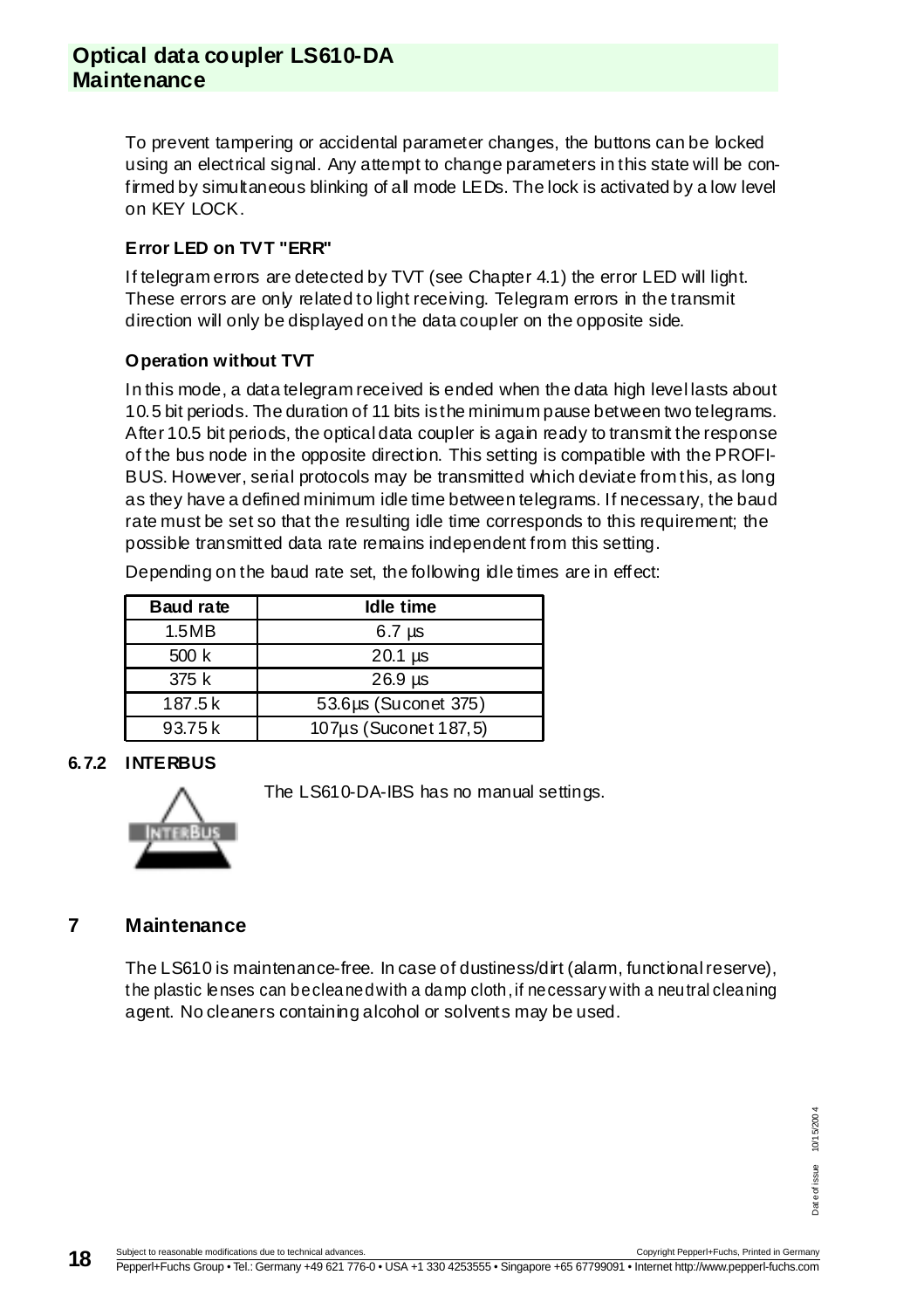### **Optical data coupler LS610-DA Correction of problems**

### <span id="page-20-0"></span>**8 Correction of problems**

### <span id="page-20-1"></span>**8.1 General problems**



| Error          | Error picture                                        | <b>Displays</b> |       |            | Cause of error                                                        | <b>Measures</b>                                                                                          |  |
|----------------|------------------------------------------------------|-----------------|-------|------------|-----------------------------------------------------------------------|----------------------------------------------------------------------------------------------------------|--|
| no.            |                                                      | Signal          | RX TX | <b>PWR</b> |                                                                       |                                                                                                          |  |
| 1              | No display                                           | off             | off   | off        | No power                                                              |                                                                                                          |  |
| $\overline{2}$ | No communica-<br>tions                               | off or red      | off   | on         | Receiving level too<br>low, transmission<br>blocked                   | $\bullet$<br>Alignment of<br>optical data<br>coupler see. 5.6<br>Wrong pairing;<br>$F1 + F2$<br>required |  |
| 3              | Bar graph notfully<br>on despite exact<br>alignment  | <b>x</b>        |       | on         | No error;<br>individual scaling<br>deviations in high-<br>level range | none                                                                                                     |  |
| 4              | Weak display RX<br>and/or TX                         | normal          |       | on         | No error;<br>brightness<br>dependent on bus<br>load and baud rate     | none                                                                                                     |  |
| 5              | Signal display with<br>opposite side<br>switched off | yellow          |       | on         | LS610 pointed<br>directly at reflector<br>or LS610 opposite<br>side   | None, if bus<br>operation not<br>disturbed.<br>otherwise:<br>increase axis<br>separation from            |  |
|                |                                                      |                 |       |            |                                                                       | reflector, if neces-<br>sary turn reflector<br>away from LS610                                           |  |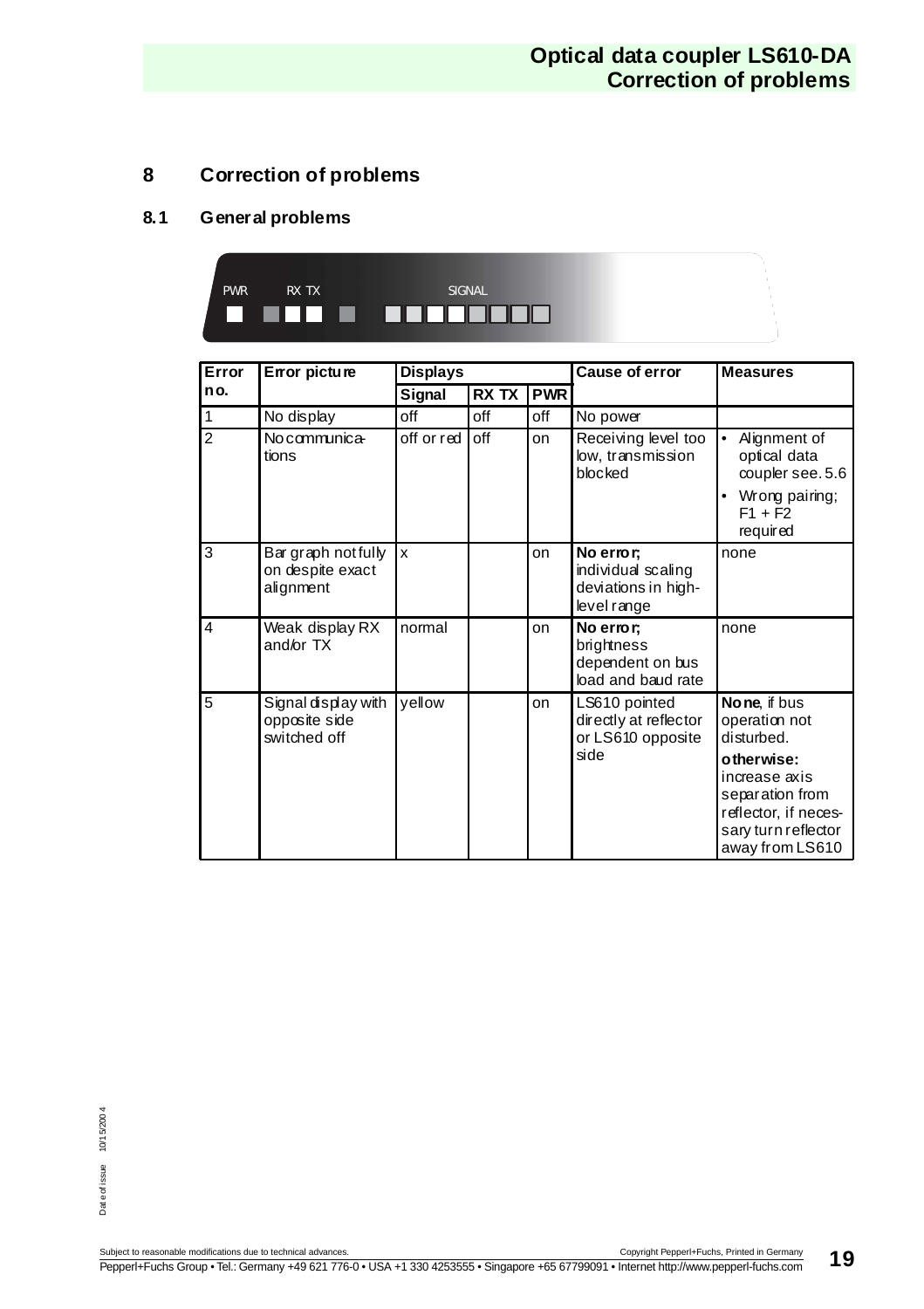### **Optical data coupler LS610-DA Correction of problems**

<span id="page-21-0"></span>**8.2 PROFIBUS**





Prerequisite for the following cases is that no general error as described in [Chapter](#page-20-1)  [8.1](#page-20-1) applies. Incorrect wiring of the bus connections cannot be detected or corrected by the LS610-DA-P. Please note the connection instructions in [Chapter 6.5.1](#page-13-2).

| Error<br>Error picture |                                       | <b>Displays</b>        |           |           | Cause of error                                 | <b>Measures</b>                                                                              |
|------------------------|---------------------------------------|------------------------|-----------|-----------|------------------------------------------------|----------------------------------------------------------------------------------------------|
| no.                    |                                       | <b>ERR</b>             | <b>RX</b> | <b>TX</b> |                                                |                                                                                              |
| 6                      | <b>No</b><br>communications           | off                    | on        | off       | No response from<br>connected bus<br>nodes     | Check interrup-<br>tion in connected<br><b>PROFIBUS</b>                                      |
| 17                     | <b>No</b><br>communications           | off                    | off       | on        | No response from<br>opposite side              | Check interrup-<br>tion in PROFIBUS<br>on opposite side, if<br>error 6 on oppo-<br>site side |
| 8                      | Receipt of errone-<br>ous telegram a) | on                     | on        | X         | Wrong baud rate<br>set on one LS610            | Correct baud rate                                                                            |
| 9                      | Receipt of errone-<br>ous telegram b) | on                     | on        | x         | Incorrect termina-<br>tion on opposite<br>side | Check and set<br>termination                                                                 |
| 10                     | Receipt of errone-<br>ous telegram c) | on                     | on        | x         | Bus disturbance on<br>other side               | Correct source of<br>disturbance                                                             |
| 11                     | Key press ignored                     | all baud LEDs blinking |           |           | Key lock is active                             | Deactivate key<br>lock (M12 plug<br>power, pin 2)                                            |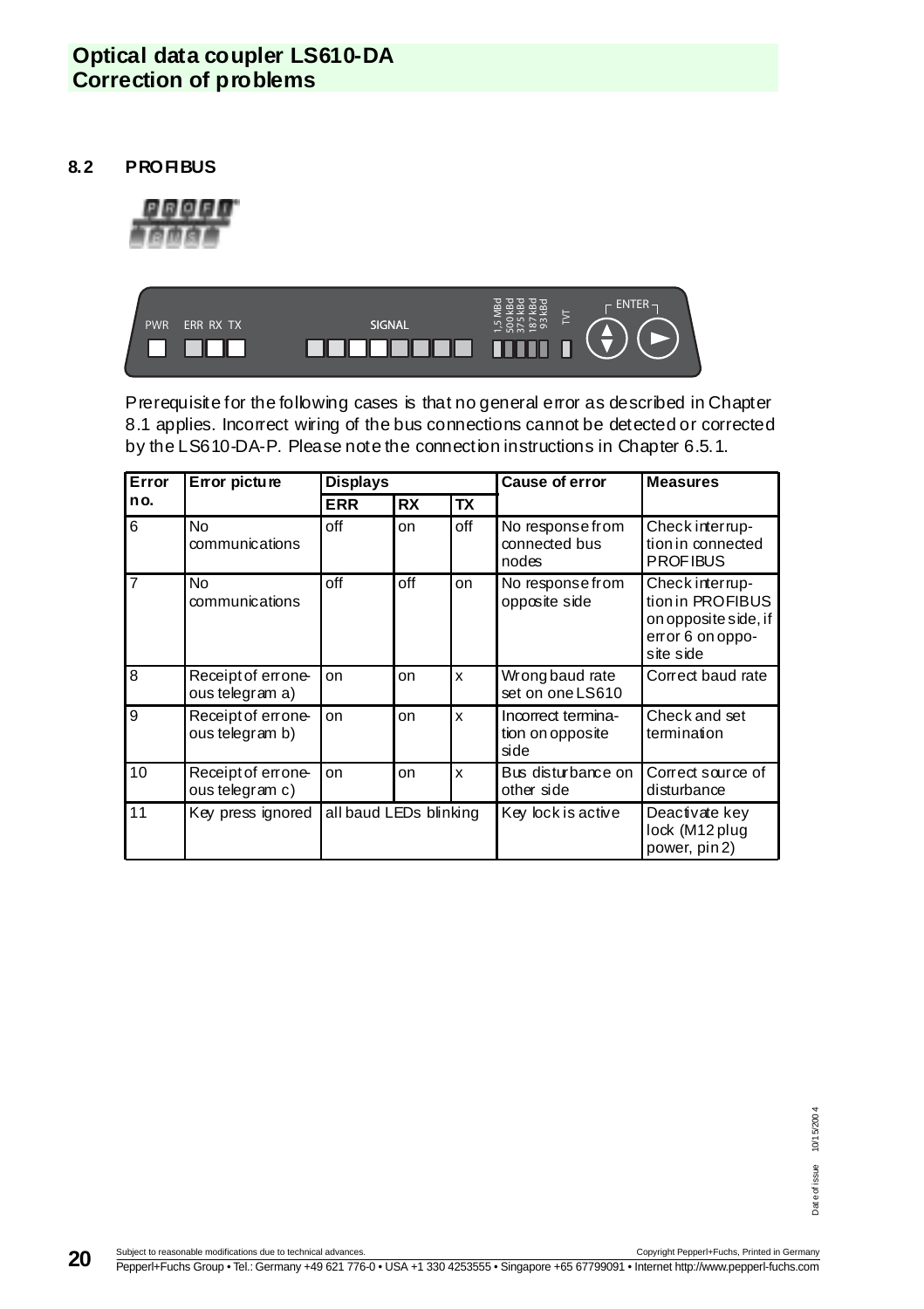### **Optical data coupler LS610-DA Correction of problems**

#### <span id="page-22-0"></span>**8.3 INTERBUS**





Prerequisite for the following cases is that no general error as described in Chapter [8.1](#page-20-1) applies. Incorrect wiring of the bus connections cannot be detected or corrected by the LS610-DA-IBS. Please note the connection instructions in [Chapter 6.5.2](#page-15-0).

| Error           | <b>LEDs</b>  | <b>Error picture</b> |                                              | Cause of error                                                    | <b>Measures</b>                                                   |
|-----------------|--------------|----------------------|----------------------------------------------|-------------------------------------------------------------------|-------------------------------------------------------------------|
| no.             | RX           | Tx                   |                                              |                                                                   |                                                                   |
| $\overline{12}$ | $_{\rm off}$ | off                  | no communication<br>with segment side        | Interruption on master-<br>side INTERBUS                          | Master side: check<br><b>BUS IN for</b><br>switching of DI and DO |
| 13              | Master side  |                      | no communication                             | Interruption on seg-                                              | Segment side:                                                     |
|                 | $_{\rm off}$ | on                   | with segment side                            | ment-side INTERBUS                                                | Check BUS OUT for<br>switching of                                 |
| $\overline{14}$ | Segment side |                      | no communication                             | Interruption on master-                                           | DI and /DI.                                                       |
|                 | on           | $_{\rm off}$         | with master side                             | side INTERBUS                                                     | DO and /DO, and<br>DI and DO                                      |
| 15              | on           | on                   | no communication<br>with segment side        | Faulty wiring on master-<br>side INTERBUS                         | Master side<br>Check BUS IN for<br>switching of<br>DO and /DO     |
| 16              | on           | on                   | long restart wait after<br>beam interruption | DI and /DI or DO and /<br>DO wire pairs switched<br>on both sides | Correct problem on<br>both sides                                  |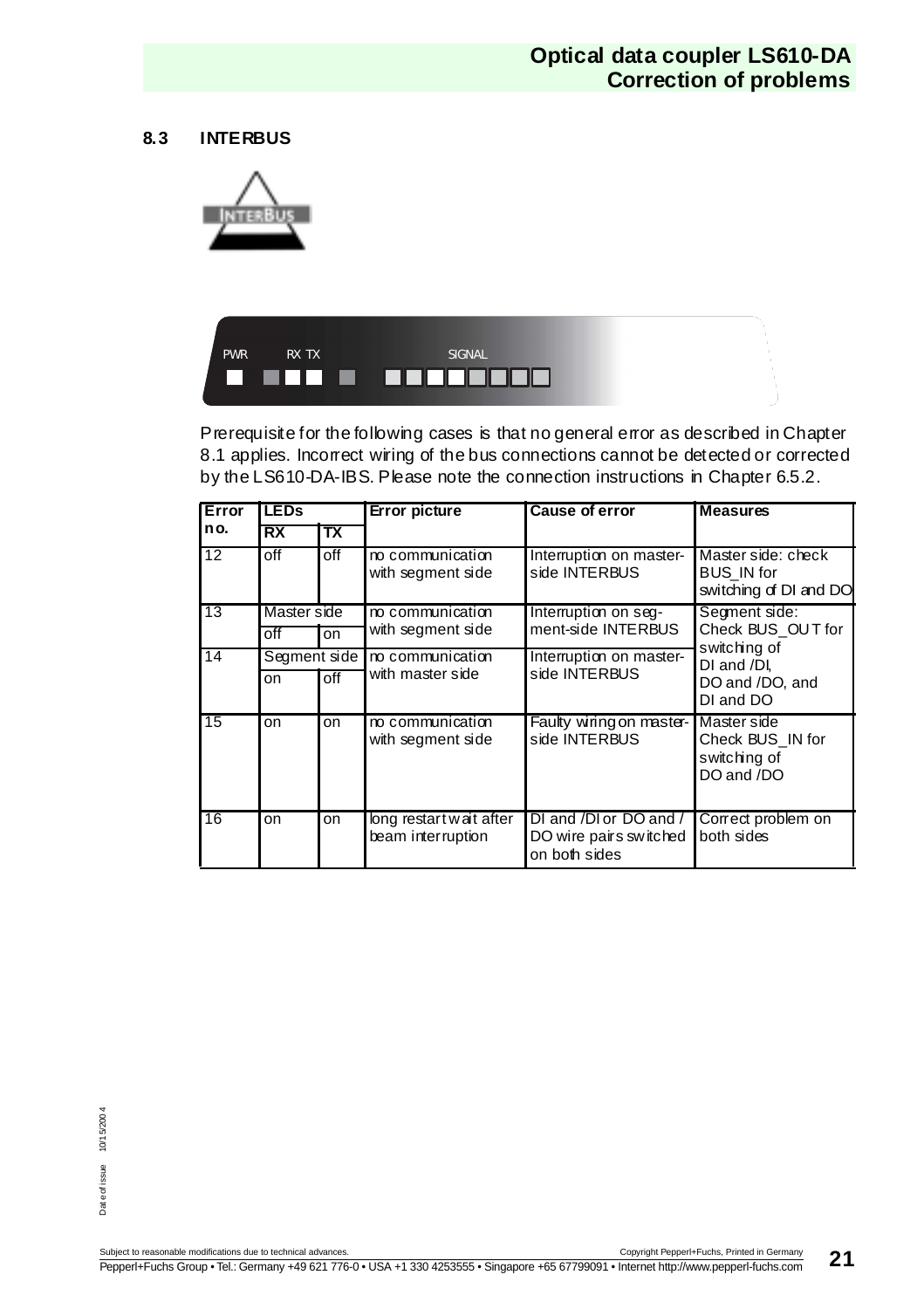### <span id="page-23-0"></span>**9 Technical data**

#### <span id="page-23-1"></span>**9.1 PROFIBUS devices LS610-DA-P**



| General data              |                                                                                                                                              |                     |  |  |  |  |  |
|---------------------------|----------------------------------------------------------------------------------------------------------------------------------------------|---------------------|--|--|--|--|--|
| Operating range           | 0120m                                                                                                                                        | Option/35: 0  240 m |  |  |  |  |  |
| Threshold detection range | 140 m<br>Option/35: 280 m                                                                                                                    |                     |  |  |  |  |  |
| Light type                | infrared, blinking light                                                                                                                     |                     |  |  |  |  |  |
| Light spot diameter       | 2 m at a distance of 100 m                                                                                                                   |                     |  |  |  |  |  |
| Beam angle                | $1,1^{\circ}$ (full angle)                                                                                                                   |                     |  |  |  |  |  |
| Extraneous light limit    | >10.000 Lux                                                                                                                                  |                     |  |  |  |  |  |
| Displays/control elements |                                                                                                                                              |                     |  |  |  |  |  |
| Alignment aid             | blinking red LED on front                                                                                                                    |                     |  |  |  |  |  |
| Data flow display         | Transmit: "TX"; Receive: "RX"; Telegram error: "ERR"                                                                                         |                     |  |  |  |  |  |
| Function indicator        | Bar graph for signal strength (8 LED: red, yellow, green),<br>power on                                                                       |                     |  |  |  |  |  |
| Control elements          | 2 keys                                                                                                                                       |                     |  |  |  |  |  |
| Electrical data           |                                                                                                                                              |                     |  |  |  |  |  |
| Operating voltage         | 18  30 V DC                                                                                                                                  |                     |  |  |  |  |  |
| No load current           | 200 mA                                                                                                                                       |                     |  |  |  |  |  |
| Data rate                 | 93.75/187.5/375*/500/1500 kBit/s configurable (* not in TVT mode)                                                                            |                     |  |  |  |  |  |
| Middle frequency          | $F1 = 8.25$ MHz / $F2 = 13.5$ MHz (induded in item code)                                                                                     |                     |  |  |  |  |  |
| Signal duration           | TVT mode: 14 bit periods + 1.5µs; Idle time mode: 1.5 µs                                                                                     |                     |  |  |  |  |  |
| <b>Interface</b>          |                                                                                                                                              |                     |  |  |  |  |  |
| Interface type            | PROFIBUS, galvanically isolated                                                                                                              |                     |  |  |  |  |  |
| In put                    |                                                                                                                                              |                     |  |  |  |  |  |
| Key lock                  | active low                                                                                                                                   |                     |  |  |  |  |  |
| Output                    |                                                                                                                                              |                     |  |  |  |  |  |
| Pre-failure output        | 1 PNP (switches on with sufficient functional reserve) short-<br>circuit protected, max. 200 mA                                              |                     |  |  |  |  |  |
| Stan dard s               |                                                                                                                                              |                     |  |  |  |  |  |
| Standards compliance      | EN 61000-6-2, EN 60947-5-2, CE                                                                                                               |                     |  |  |  |  |  |
| Am bient con ditions      |                                                                                                                                              |                     |  |  |  |  |  |
| Ambient temperature       | -10  50 °C (263  323 K)                                                                                                                      |                     |  |  |  |  |  |
| Storage temperature       | -20  70 °C (253  348 K)                                                                                                                      |                     |  |  |  |  |  |
| Mechanical data           |                                                                                                                                              |                     |  |  |  |  |  |
| Protection class          | IP <sub>65</sub>                                                                                                                             |                     |  |  |  |  |  |
| Connection                | M12 x 1 connector 4-pin. A-coded (power),<br>M12x 1 connector 5-pin. B-coded (Bus IN)<br>M12 x 1 socket 5-pin. B-coded (Bus OUT/Termination) |                     |  |  |  |  |  |
| Material                  |                                                                                                                                              |                     |  |  |  |  |  |
| Housing                   | ABS/PC                                                                                                                                       |                     |  |  |  |  |  |
| Light exit                | Plastic lenses                                                                                                                               |                     |  |  |  |  |  |
| Mass                      | 700 g                                                                                                                                        |                     |  |  |  |  |  |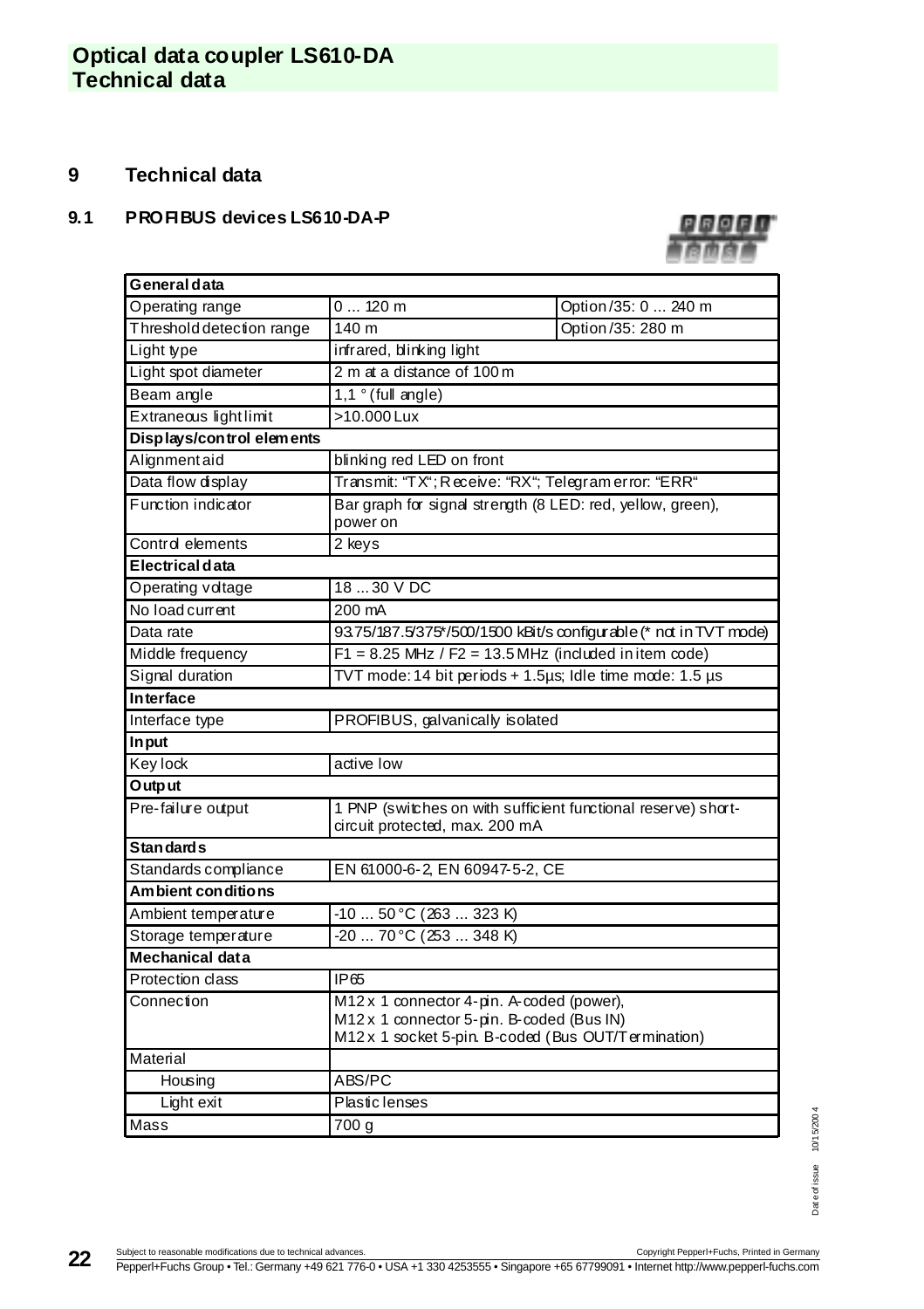### <span id="page-24-0"></span>**9.2 INTERBUS devices LS610-DA-IBS**



| General data              |                                                                                                                                                     |                     |  |  |  |
|---------------------------|-----------------------------------------------------------------------------------------------------------------------------------------------------|---------------------|--|--|--|
| Operating range           | $0120$ m                                                                                                                                            | Option/35: 0  240 m |  |  |  |
| Threshold detection range | 140 m<br>Option/35: 280 m                                                                                                                           |                     |  |  |  |
| Light type                | infrared, blinking light                                                                                                                            |                     |  |  |  |
| Light spot diameter       | 2 m at a distance of 100 m                                                                                                                          |                     |  |  |  |
| Beam angle                | $1,1°$ (full angle)                                                                                                                                 |                     |  |  |  |
| Extraneous light limit    | >10.000 Lux                                                                                                                                         |                     |  |  |  |
| <b>Displays</b>           |                                                                                                                                                     |                     |  |  |  |
| Alignmentaid              | blinking red LED on front                                                                                                                           |                     |  |  |  |
| Data flow display         | Green LED: Transmitter LED yellow: Receiver                                                                                                         |                     |  |  |  |
| Function indicator        | Bar graph for signal strength (8 LED: red, yellow, green),<br>power on                                                                              |                     |  |  |  |
| Electrical data           |                                                                                                                                                     |                     |  |  |  |
| Operating voltage         | 18  30 V DC                                                                                                                                         |                     |  |  |  |
| Noloadcurrent             | 200 mA                                                                                                                                              |                     |  |  |  |
| Data rate                 | $02MB$ it/s                                                                                                                                         |                     |  |  |  |
| Middle frequency          | $F1 = 8.25$ MHz / $F2 = 13.5$ MHz (included in item code)                                                                                           |                     |  |  |  |
| Signal duration           | $1.5 \,\mu s$                                                                                                                                       |                     |  |  |  |
| <b>Interface</b>          |                                                                                                                                                     |                     |  |  |  |
| Interface type            | RS 422, IBS termination integrated, galvanically isolated                                                                                           |                     |  |  |  |
| Output                    |                                                                                                                                                     |                     |  |  |  |
| Pre-failure output        | 1 PNP (switches on with sufficient functional reserve) short-<br>circuit protected, max. 200 mA                                                     |                     |  |  |  |
| <b>Standards</b>          |                                                                                                                                                     |                     |  |  |  |
| Standards compliance      | EN 61000-6-2, EN 60947-5-2, CE                                                                                                                      |                     |  |  |  |
| A mbient conditions       |                                                                                                                                                     |                     |  |  |  |
| Ambient temperature       | $-1050$ °C (263  323 K)                                                                                                                             |                     |  |  |  |
| Storage temperature       | $-20$ 70 °C (253  348 K)                                                                                                                            |                     |  |  |  |
| Mechanical data           |                                                                                                                                                     |                     |  |  |  |
| Protection class          | <b>IP65</b>                                                                                                                                         |                     |  |  |  |
| Connection                | M12 x 1 connector 4-pin A-coded (power supply),<br>M12 x 1 connector 5-pin B-coded (Remote Bus IN)<br>M12 x 1 socket 5-pin B-coded (Remote Bus OUT) |                     |  |  |  |
| Material                  |                                                                                                                                                     |                     |  |  |  |
| Housing                   | ABS/PC                                                                                                                                              |                     |  |  |  |
| Light exit                | <b>Plastic lenses</b>                                                                                                                               |                     |  |  |  |
| Mass                      | 700 g                                                                                                                                               |                     |  |  |  |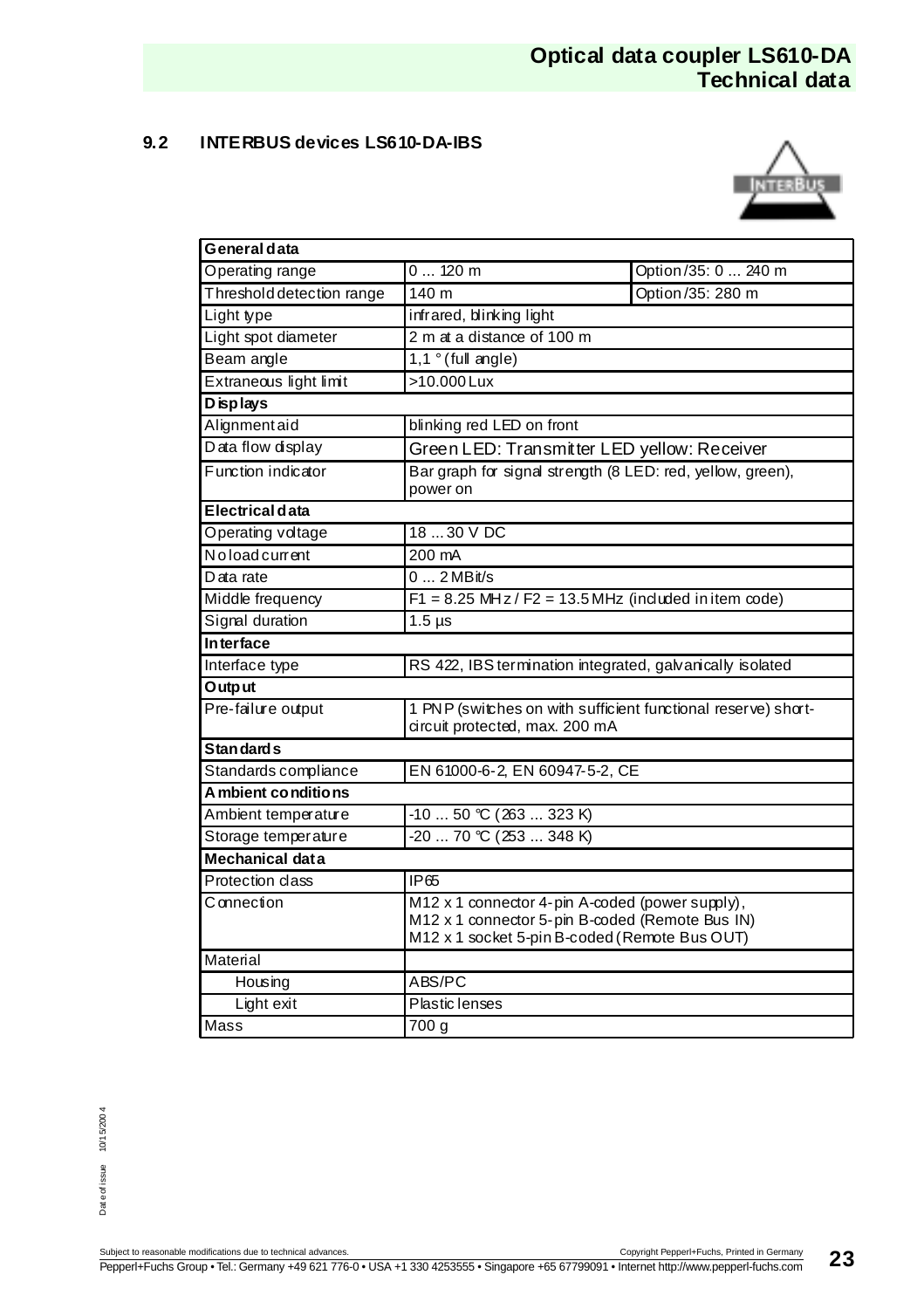### **Optical data coupler LS610-DA Dimensions**

### <span id="page-25-0"></span>**10 Dimensions**



Figure 10.1 Device dimensions

### <span id="page-25-1"></span>**11 Accessories**

| Item | Description            | Item number | Remarks                       |
|------|------------------------|-------------|-------------------------------|
|      | OMH-LS610-01           | 133698      | Adjustment unit               |
| 2    | ICZ-TR-V15B            | 127860      | PROFIBUS terminator           |
| 3    | $V15-SB-G$             | 128586      | Cable connector, M12, B-      |
|      |                        |             | coding, 5-pin for bus cable   |
| 4    | $V15B-G$               | 128585      | Cable socket, M12, B-coding,  |
|      |                        |             | 5-pin for bus cable           |
| 5    | Grounding set          | 181313      | Functional grounding          |
| 6    | M12 protective cap set | 181312      | $M12$ connection              |
|      | $(pluq + socket)$      |             |                               |
|      | OMH-LS610-02           | 182940      | Direct mounting set           |
|      |                        |             | (4 Dodge inserts M4)          |
| 8    | $V15-G$                | 099774      | Cable socket for power supply |

Illustrations of accessories on the following page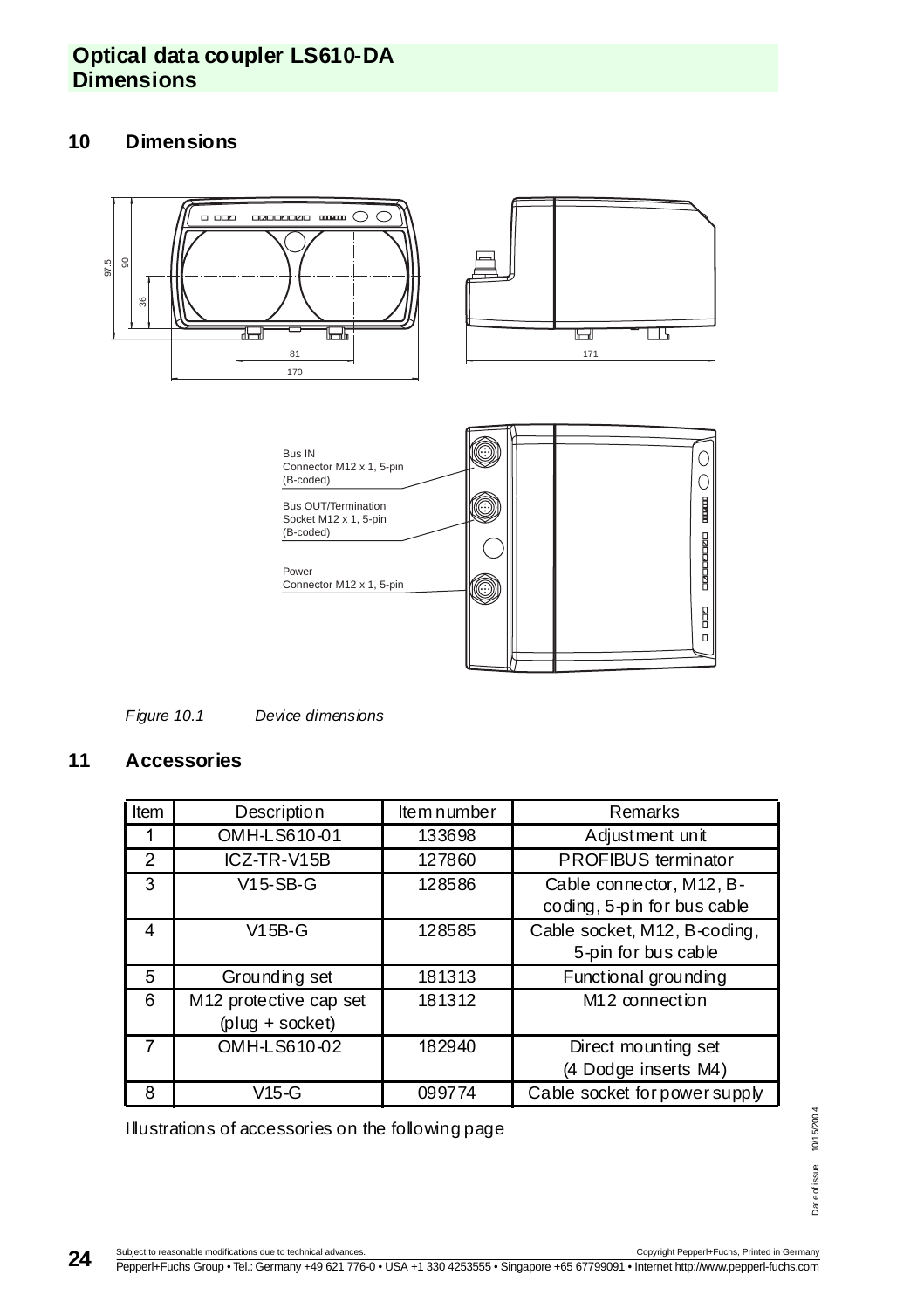### **Optical data coupler LS610-DA Accessories**



Dat e of issue 10/1 5/200 4

Date of issue

10/15/2004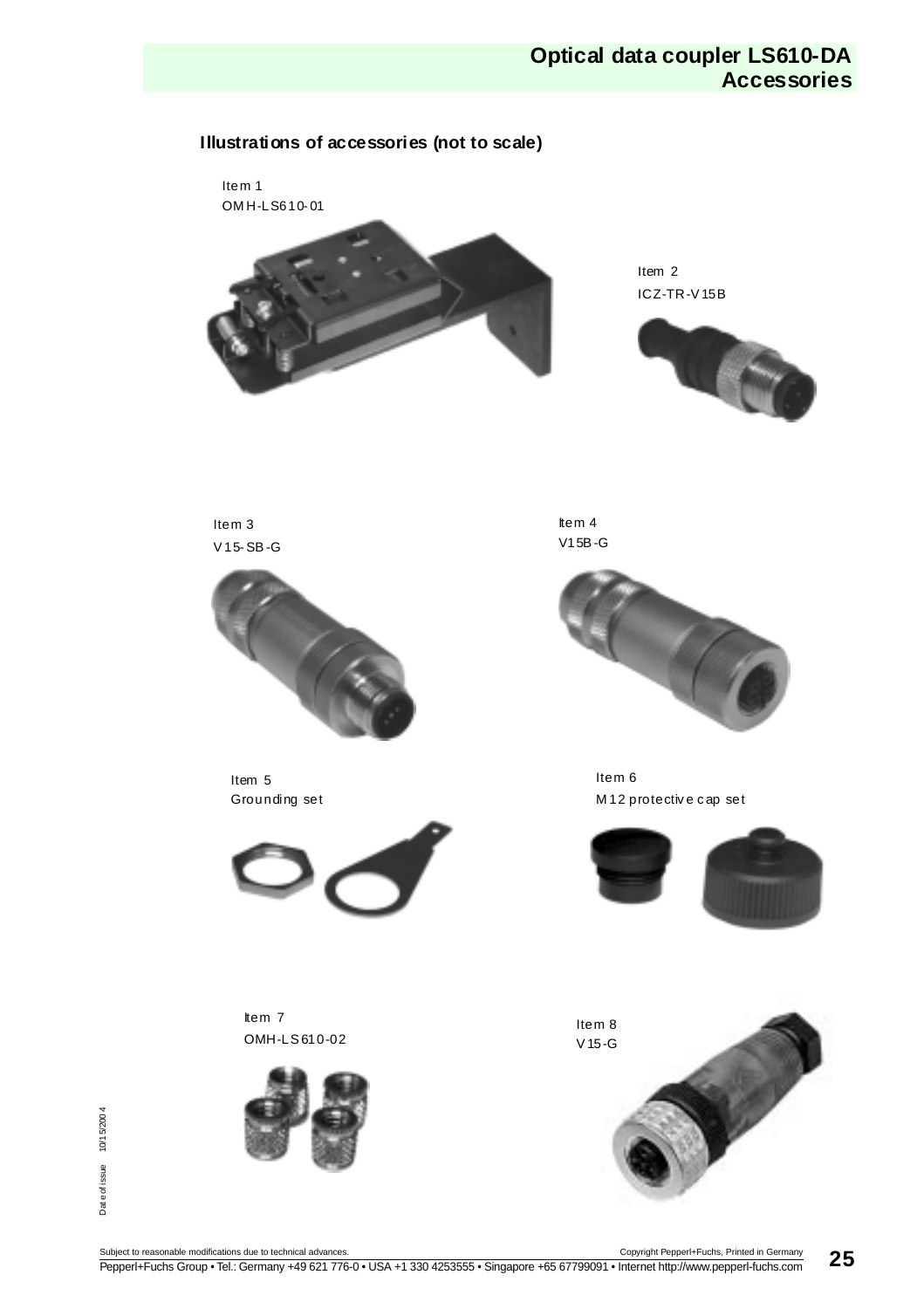# **Optical data coupler LS610-DA Notes**

#### <span id="page-27-0"></span>**12 Notes**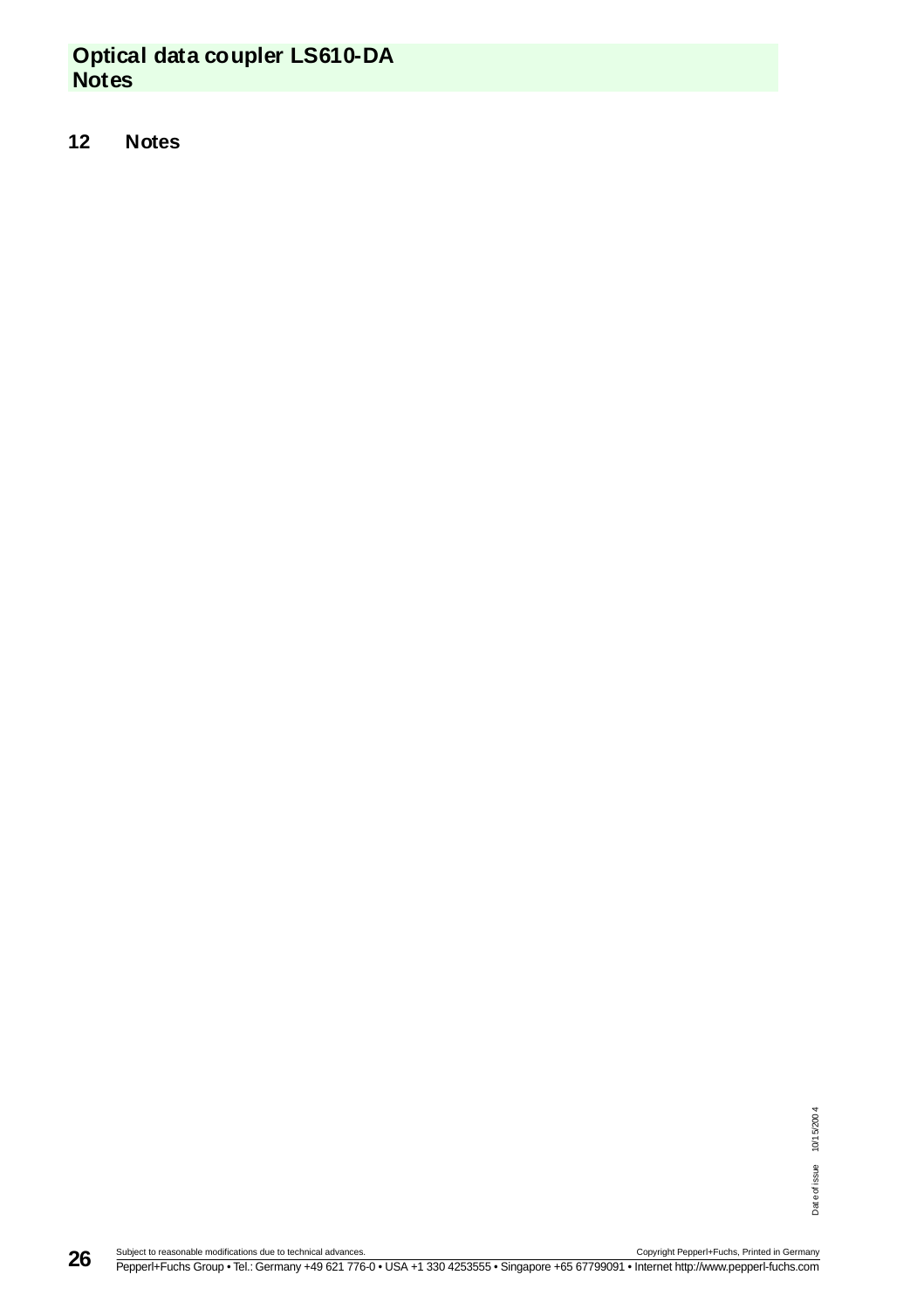### <span id="page-28-0"></span>**13 Drilling jigs**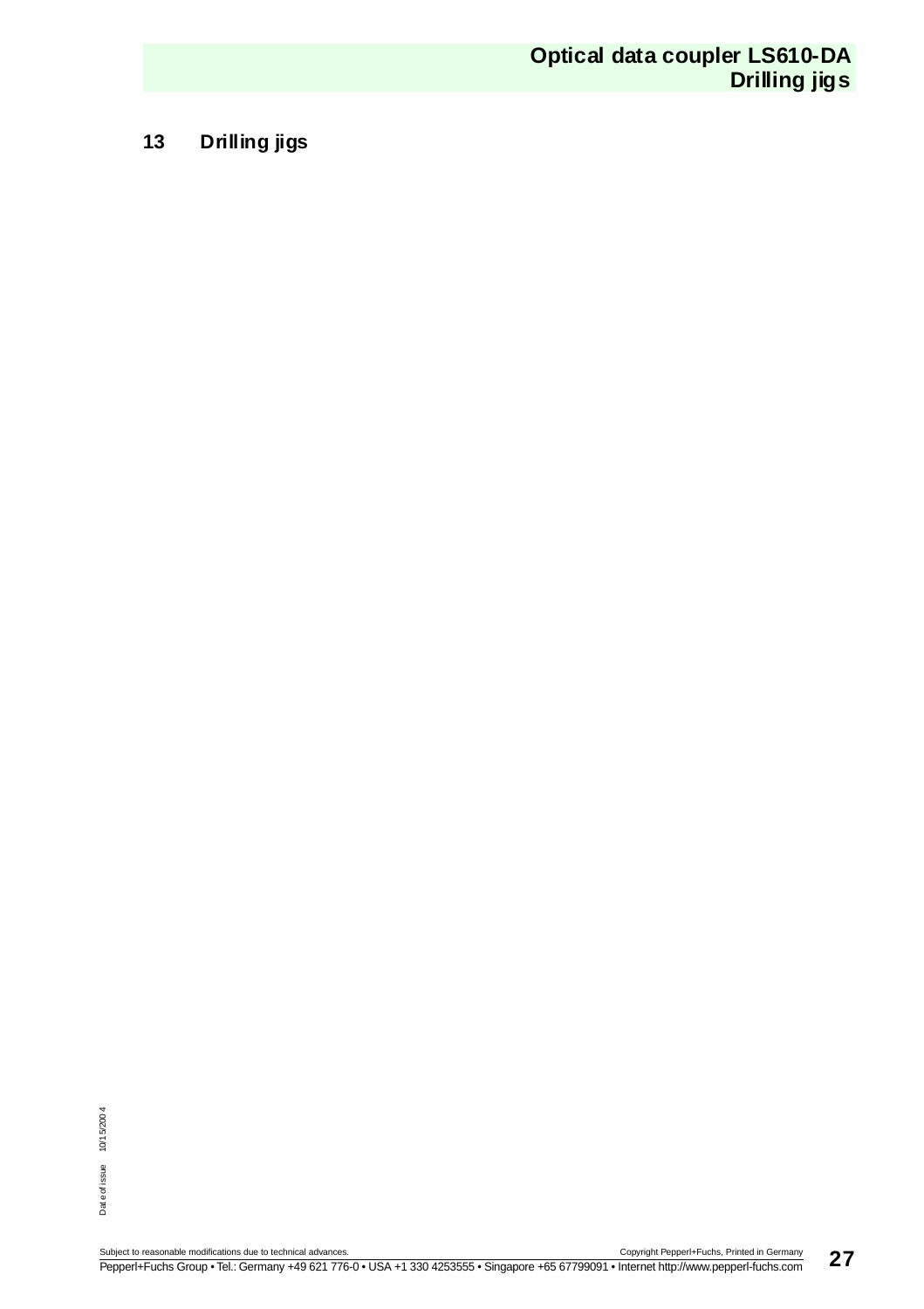### **Optical data coupler LS610-DA Drilling jigs**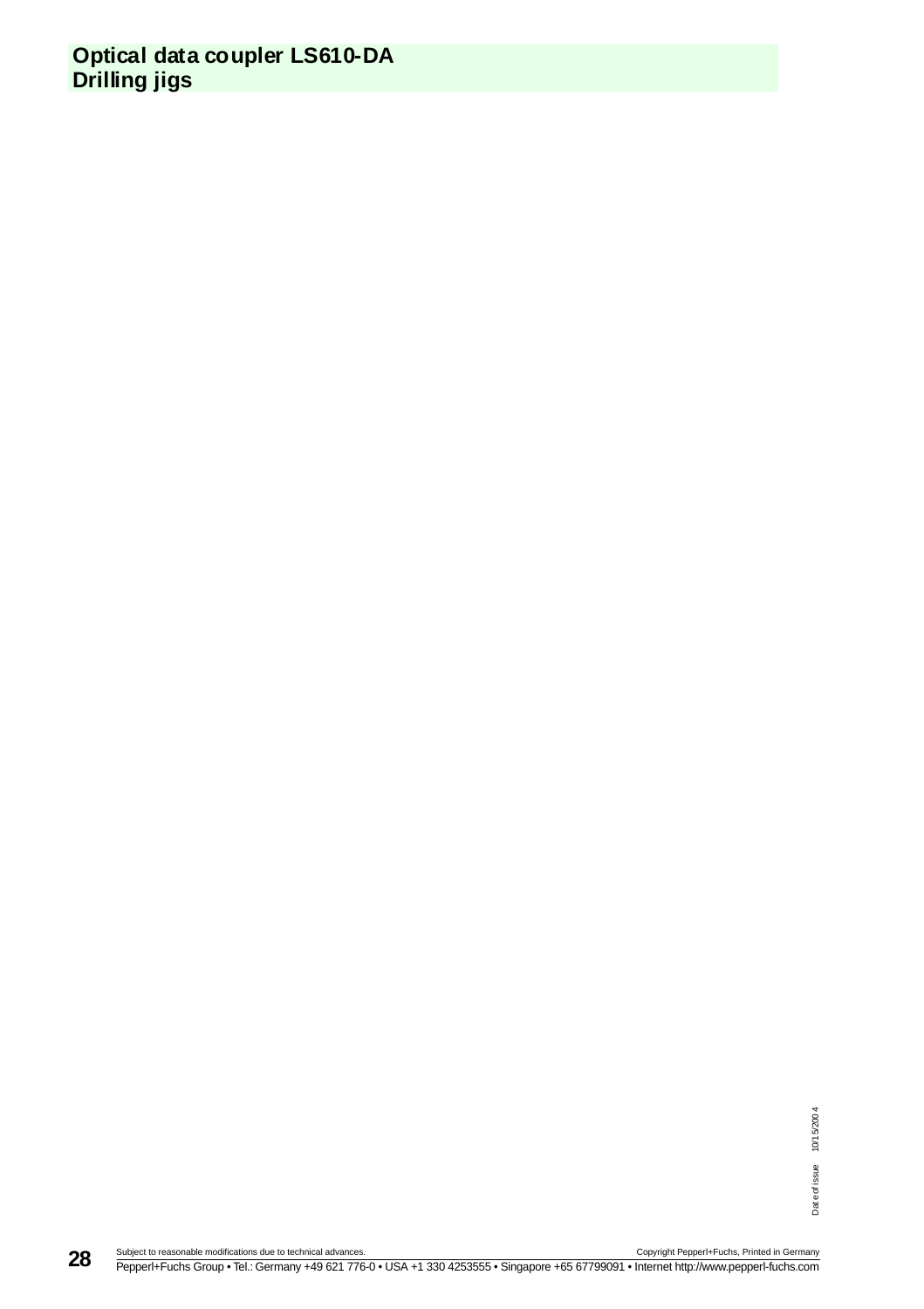With regard to the supply of products, the current issue of the following document is applicable: The General Terms of Delivery for Products and Services of the Electrical Industry, as published by the Central Association of the 'Elektrotechnik und Elektroindustrie (ZVEI) e.V.', including the supplementary clause "Extended reservation of title"

We at Visolux/Pepperl+Fuchs recognise a duty to make a contribution to the future. For this reason, this printed matter is produced on paper bleached without the use of chlorine.